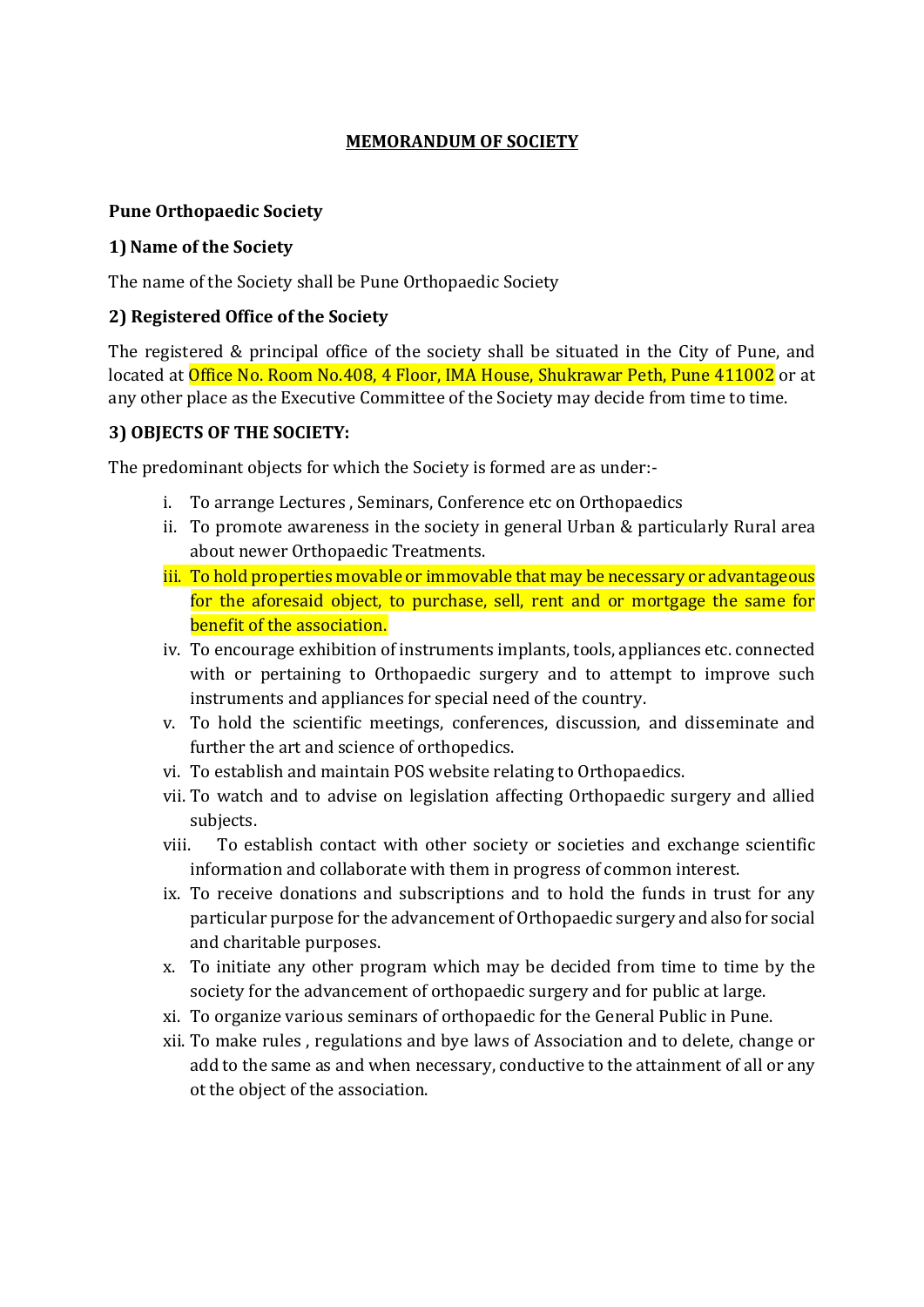xiii. The association shall function in accordance with the rules and regulations, a copy thereof is filled herewith duly certified in prescribed manner.

#### MANAGEMENT OF THE SOCIETY

The names and occupations and address of the members of the first Executive Committee to whom the management of the society is entrusted by the rules of the " Poona Orthopaedic Society " as under :-

| <b>SR</b><br>N <sub>O</sub> | <b>FULL NAME &amp;</b><br><b>ADDRESS</b>                                              | <b>NATIONALITY</b> | AGE | <b>OCCUPATION</b>      | <b>DESIGNATION</b>  |
|-----------------------------|---------------------------------------------------------------------------------------|--------------------|-----|------------------------|---------------------|
| 1.                          | Dr Parag Sancheti<br>30, Marble Arch,<br>Sindh Society,<br>Aundh, Pune 7              | Indian             | 48  | Orthopaedic<br>Surgeon | Executive<br>Member |
| 2.                          | Dr Chetan Pradhan<br>Tulsibagwale<br>Colony, Pune 9                                   | Indian             | 46  | Orthopaedic<br>Surgeon | Executive<br>Member |
| 3.                          | Dr Gopal Pundkare<br>D1/404, Shivsafar<br>Society, Anandngr,<br>Sinhgad Road          | Indian             | 46  | Orthopaedic<br>Surgeon | Executive<br>Member |
| 4.                          | Dr Ketan Khurjekar<br>Mantri Kishore,<br><b>Bhosale Nagar, Pune</b><br>7              | Indian             |     | Orthopaedic<br>Surgeon | Executive<br>Member |
| 5.                          | Dr Sampat Dumbare<br>Patil<br>151/5, Shivshail,<br>Magarpatta,<br>Hadapsar, Pune 28   | Indian             | 41  | Orthopaedic<br>Surgeon | Executive<br>Member |
| 6.                          | Dr Chetan Puram<br>402, Colonial Hurt,<br>1054 Model Colony,<br>Pune 16               | Indian             | 40  | Orthopaedic<br>Surgeon | Executive<br>Member |
| 7.                          | Dr Sanjay Bhalerao<br>Kalyani Hospital,<br>Shivaji Rasta,<br>Swargate, Pune           | Indian             | 42  | Orthopaedic<br>Surgeon | Executive<br>Member |
| 8.                          | Dr J M Talesara<br>Talesara Hospt,<br>Near Gunjan<br>Cinema, Airport<br>Road, Pimpari | Indian             | 59  | Orthopaedic<br>Surgeon | President           |
| 9.                          | Dr Shrinivas Shintre<br>$44/102$ ,<br>Govindanand,                                    | Indian             | 51  | Orthopaedic<br>Surgeon | Secretary           |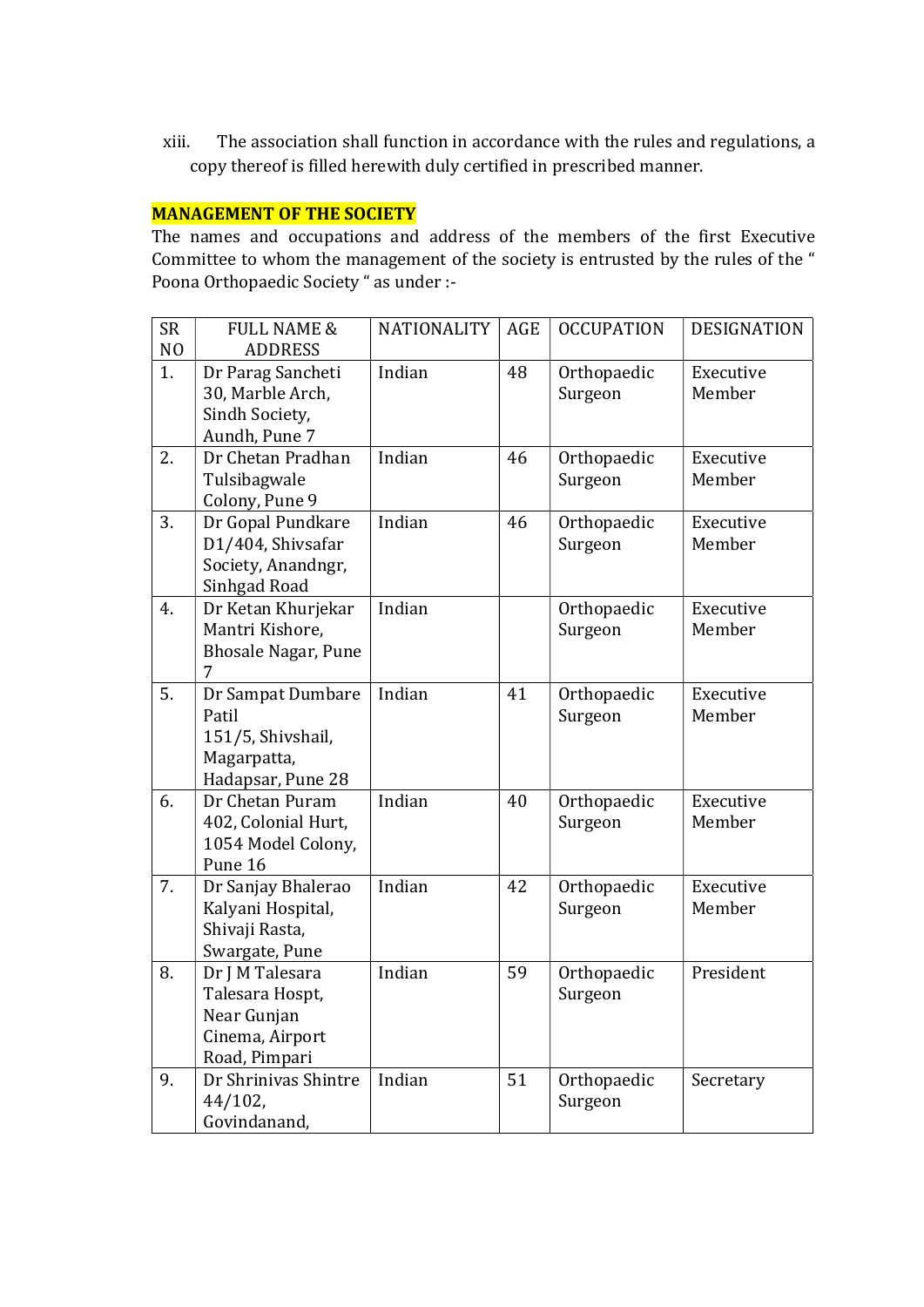| Navsahyadri Soc,<br>Karvenagar                                                       |        |    |                        |                     |
|--------------------------------------------------------------------------------------|--------|----|------------------------|---------------------|
| Dr Jayant Shah<br>Sudarshan Ortho<br>Center, Sanas Plaza,<br>Bajirao Road, Pune<br>Q | Indian | 52 | Orthopaedic<br>Surgeon | Executive<br>Member |

We, the following persons whose signatures are hereunder are desirous of being formed into "Pue Orthopedic Society" in pursuance of the objects set out in the Memorandum of Society. The said Society has not been registered so far. We are desirous of registering the same under the Societies Registration Act, 1860.

| Sr No | <b>Full Name</b>        | Signature |
|-------|-------------------------|-----------|
|       | Dr Parag Sancheti       |           |
| 2     | Dr Chetan Pradhan       |           |
| 3     | Dr Gopal Pundkare       |           |
| 4     | Dr Ketan Khurjekar      |           |
| 5     | Dr Sampat Dumbare Patil |           |
| 6     | Dr Chetan Puram         |           |
| 7     | Dr Sanjay Bhalerao      |           |
| 8     | Dr J M Talesara         |           |
| 9     | Dr Shrinivas Shintre    |           |
| 10    | Dr Jayant Shah          |           |

#### CERTIFICATE – I

I know the above persons , who have signed on the memorandum of the Society " Pune Orthopaedic Society "

# (Parag V Deshpande)

B-7 , Gokulnagar, 2nd Floor , 1184/4 , Shivajinagar, Pune -411005 ADVOCATE

#### CERTIFICATE – II

This is to certify that to the best of our knowledge , no Society in the name of " Poona Orthopaedic Society " or having similar name thereto is in existence and registered under the societies Registration Act, 1860

PRESIDENT (Member) SECRETARY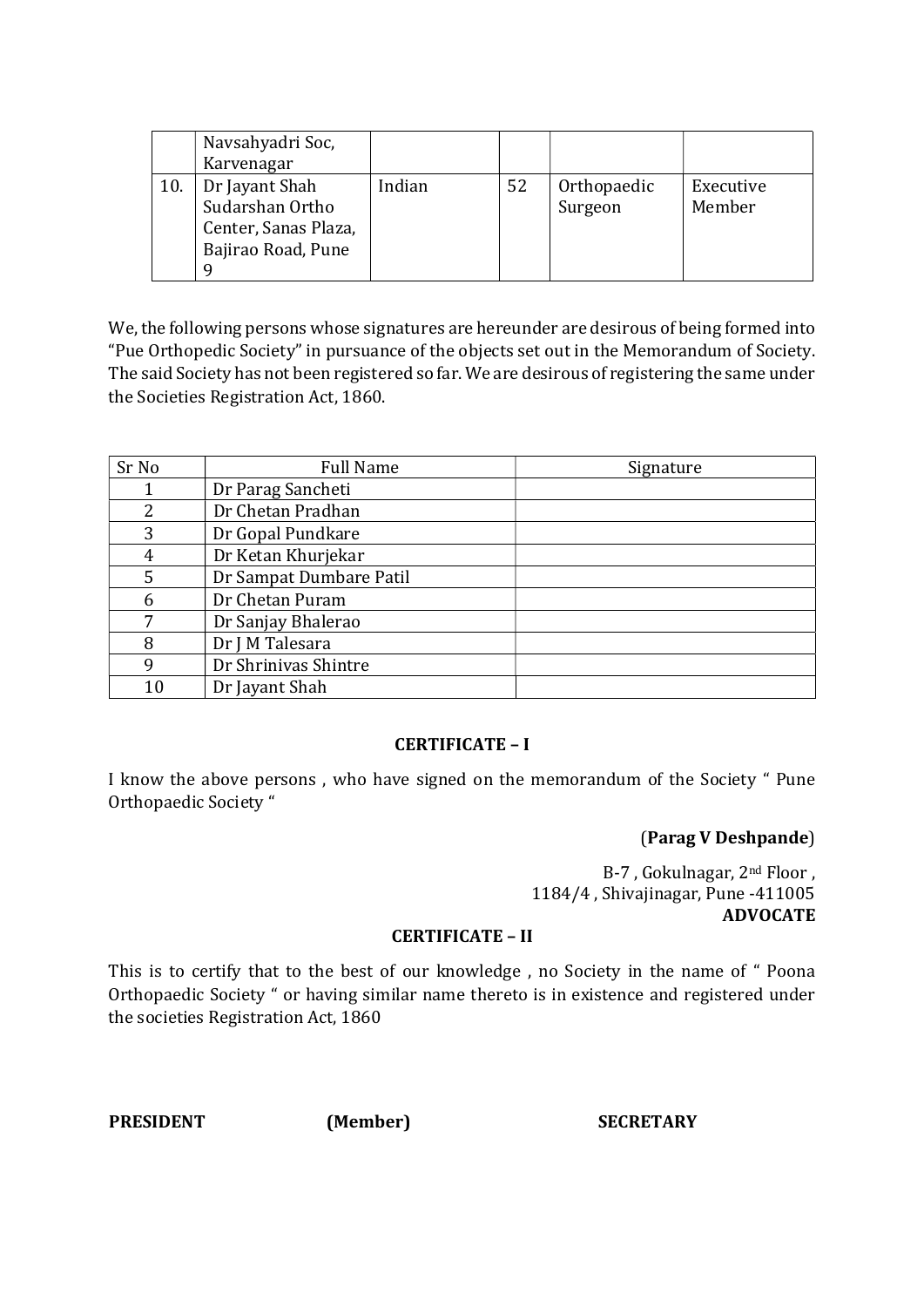#### RULES & REGULATIONS

#### OF

#### " PUNE ORTHOPAEDIC SOCIETY "

#### 1. Name of the Society

The name of the Society shall be "Pune Orthopaedic Society " ( hereinafter refered to as " the Society.')

# 2. Registered Office of the Society

The registered & Principal office of the society for the time being, Located at: **Office** No. Room No.408, 4 Floor, IMA House, Shukrawar Peth, Pune 411002 or at any other place as the Executive Committee of the Society may decide from time to time.

#### 3. Definitions

In the Rules, unless there is anything repugnant in the subject or context: Society' means "Pune Orthopaedic Society "

- a) 'Act' means the Societies Registration Act, 1860
- b) 'Founder Members 'mean and include the subscribers to the Memorandum of Society.
- c) 'Members' mean the persons whose names are already appearing in the Membership Register maintained by the society and all those persons who are hereafter admitted to the various categories of members of the society by the Executive Committee and whose names are so recorded in the Membership Register.
- d) 'The Executive Committee ' means the managing body of the Society
- e) 'Year' means the period commencing from  $1<sup>st</sup>$  April of any Calendar Year and ending on 31st March of the following calendar year.
- f) Masculine gender and the singular number respectively include the feminine gender and plural number and vice versa.
- g) 'Rules' means Rules now registered or amended from time to time by the Executive Committee and accepted by the General Body.
- h) The jurisdiction of the Society shall be throughout the State of Maharashtra and can be extended as per the permissibility of the Societies Registration Act 1860
- i) The jurisdiction of the Society shall be throughout the State of Maharashtra and can be extended as per the permissibility of the Societies Registration Act, 1860

#### 4. Membership

The membership of the society shall be given only to those persons who have attained the age of majority and who are liable to be admitted as members in the opinion of the Executive Committee.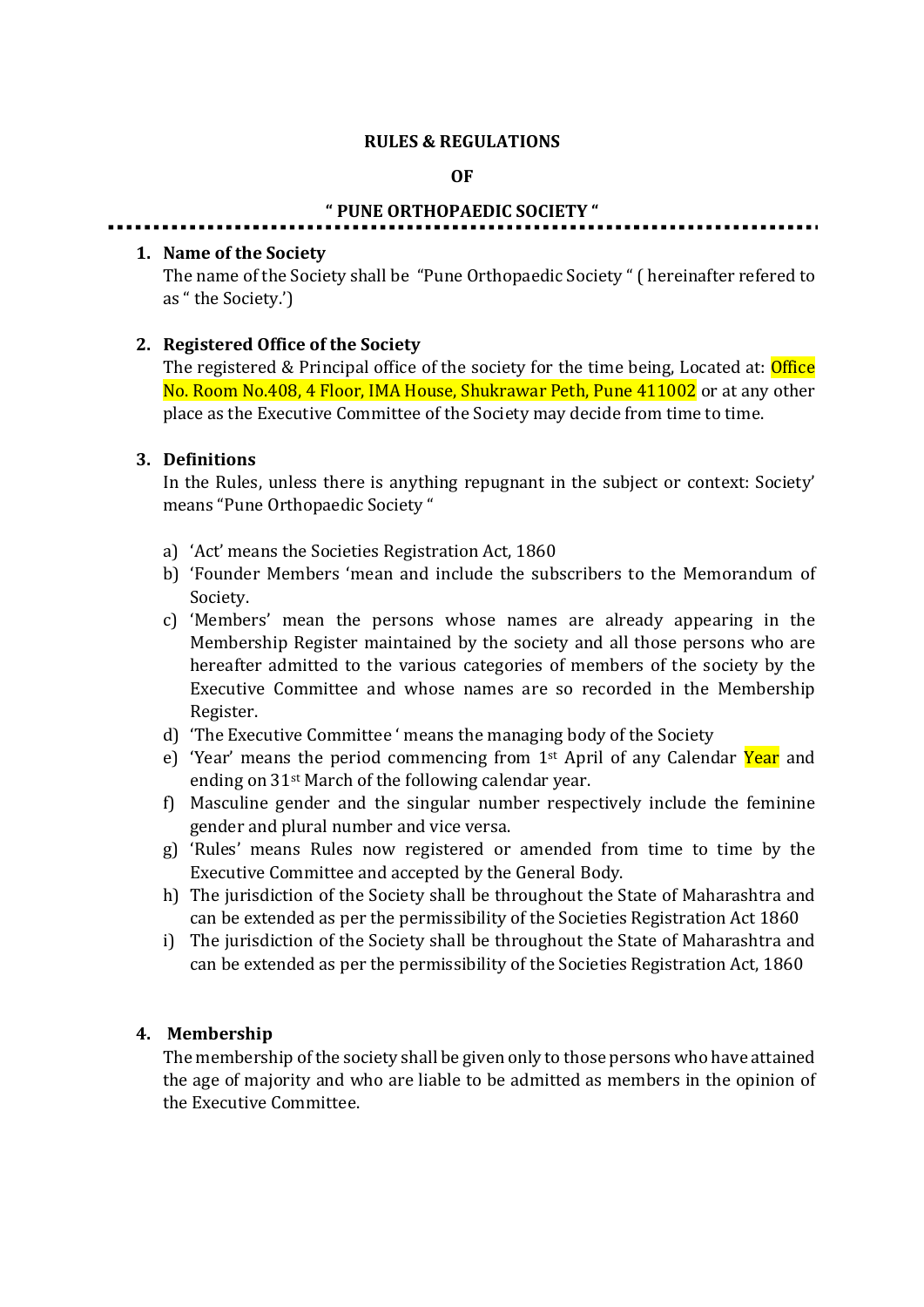# 4a) Any MEMBER OF PUNE ORTHOPAEDIC SOCIETY CAN BECOME A MEMBER OF FORUM BY CONTRIBUTING SUBSCRIPTION AMOUNT that CAN BE DETERMINED FROM TIME TO TIME:

- A) Life Members
	- 1) A person having post graduate degree or diploma in Orthopaedic, recognized by Medical Council of India and actively practicing Orthopaedics shall be eligible for membership.
	- 2) Should be recommended by two sitting members of the society.
	- 3) Should pay necessary enrolment fees as prevailing at that time.
	- 4) They will be given Registration number as LM
- B) Honorary Members
	- 1) Honorary members will be those individuals who render their valuable services to the Society,
	- 2) Such members shall not be required to pay any fee.
	- 3) They will have no right of Voting or Contesting for Elections.
	- 4) The Executive Committee Shall maintain a Register of Members, Wherein the names and addresses of all the members will be recorded.
	- 5) They will be given Registration number as HM
- C) Junior Members:
	- 1) Associate Membership can be given to a Student, who is doing post graduate diploma or degree or DNB in Orthopedics, after passing MBBS.
	- 2) He should be taking post graduate education in National Medical Council recognized and approved Institutions in India.
	- 3) He should submit the certificate for HOD or Head of the Institution to that effect.
	- 4) The subscription will be about Rs 2,000 + GST. After passing out and possessing the degree or diploma, he can pay the remaining balance of Rs 3,000 + GST (or whatever is the difference) and become Life Member.
	- 5) He will be given registration number as JM

Associate Members:

Associate Membership can be given to a post-MBBS Consultant who are specialist other than Orthopedics, including Physiotherapists

He should be taking post graduate education in National Medical Council recognized and approved Institutions in India.

He should submit the certificate for HOD or Head of the Institution to that effect. The subscription will be about Rs 5,000 + GST. He will be given registration number as AM

After approval of Executive Committee, Till GBM, an applicant for any of above memberships may be given benefit of being Life Member except, Voting or contesting right. He also can be a member of any Working Sub-Committee except that he can't be nominated as member of Executive Committee, Journal editor or Webmaster. He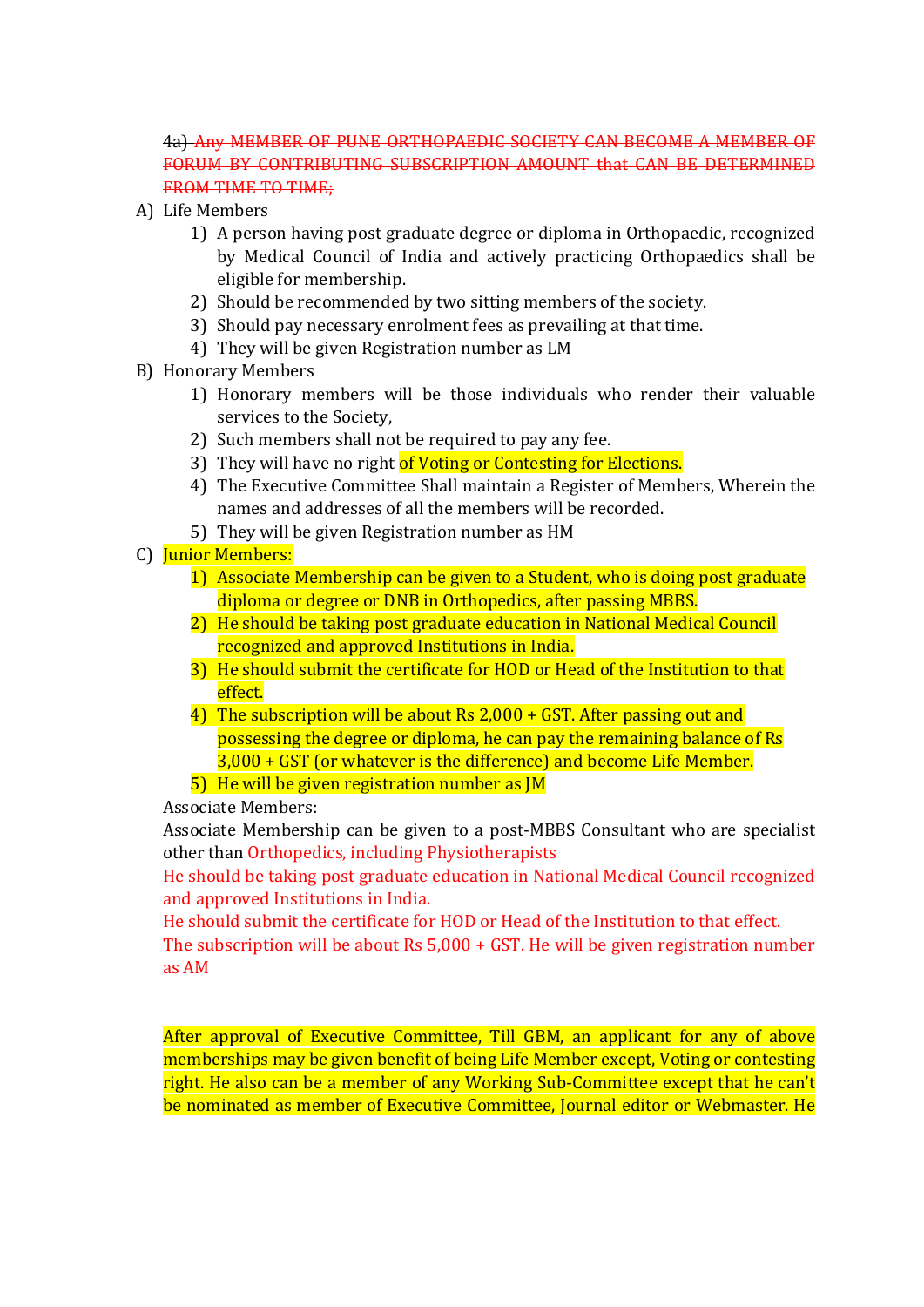can attend General Body Meetings but will have no Voting right, nor can propose any Resolution.

# RIGHTS OF LIFE MEMBERS:

- a) A Life member shall be entitled to all privileges of the membership of the Association.
- b) A Member shall have right to attend all the meetings and conferences and discussions conducted by the Association (on payment of additional fees fixed, if any.)
- c) A member has got right to attend Annual General Meeting or such other General Meetings of the Association. Further he has right to vote, discuss functions of the Association, Annual Accounts, Balance Sheet and future policy and planning of the Association.
- d) Member has the right to contest the elections to the E.C. of Association as per the procedure laid down

# 5. General Body :

The members referred to in Rule 4A, B  $\{a\}$ ,  $4\{b\}$ ,  $4\{\epsilon\}$ , shall constitute the General Body of Society.

# 6. Executive Committee :

The Executive Committee shall be known as Executive Body, Committee. It shall consist of

(1) President (2) Vice President Elect (3) Secretary  $(4)$  Treasurer, (5) Secretary Elect, (6) Treasurer Elect, minimum 6 Executive Committee Members and immediate and Immediate Past President ( Ex–officio) , Immediate Past Secretary ( Ex –Officio ) (1) Web Manager and (1) Editor. Every Year 3 Members will retire from 6 Executive Committee Members

Web Manager and Editor will have no voting right.

# Regional Representatives:

There will be 1 regional Representatives from each Area, outside PMC limits, as follows: (Total 4) PCMC & Rest of Haveli North: Junnar, Ambegaon, Khed, Shirur East: Daund, Purandar, Baramati, Indapur, (Phaltan, , Malshiras) West: Maval, Mulashi, Velhe, Bhor This representation can be increased depending upon the strength and response from any area. The tenure will be of 2 yrs.

# A) Election Protocol and Process:

1) Election has to be conducted every year under any circumstances.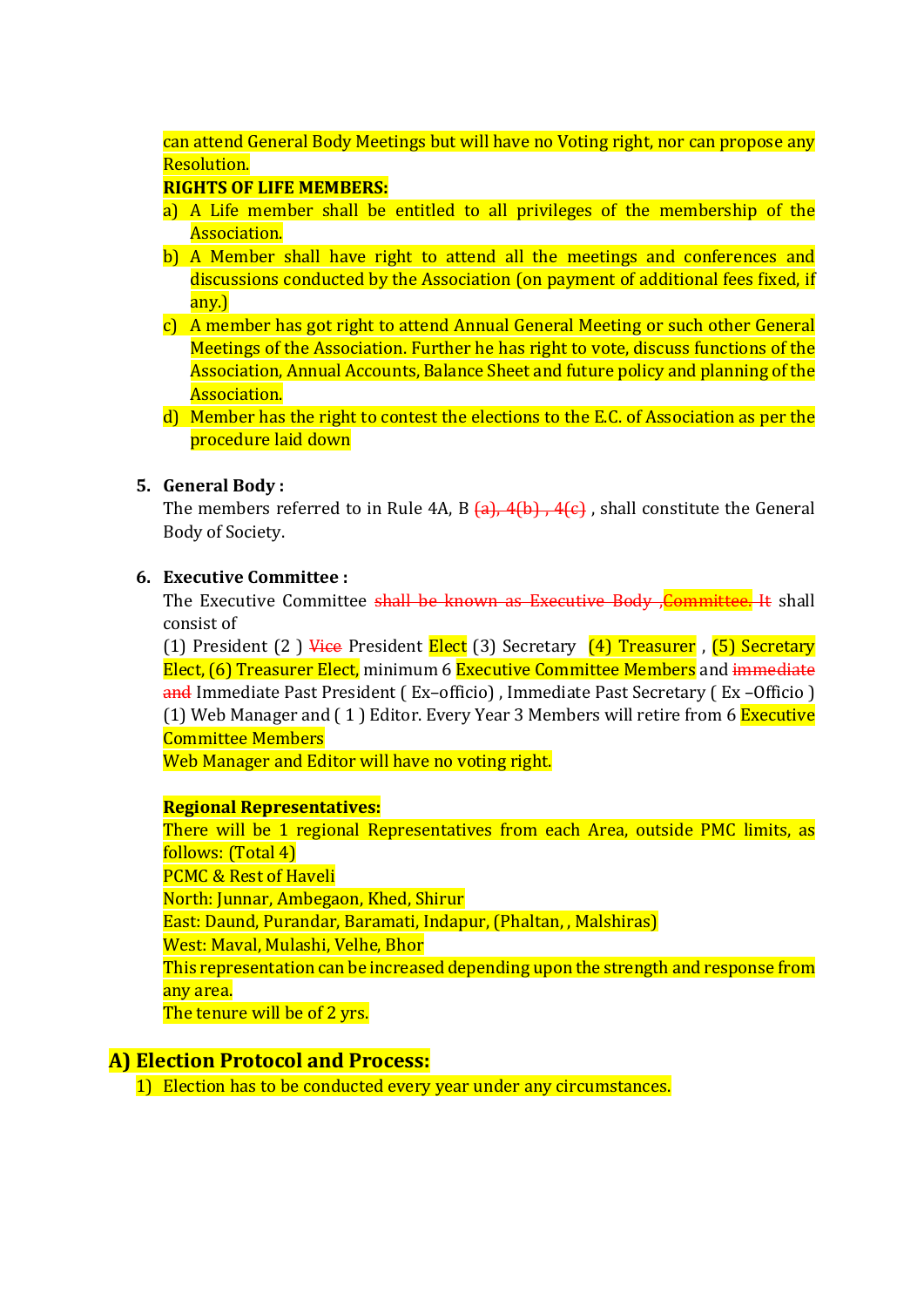- 2) There will be only Online Election. There will no Ballot voting. For some reason, if the Online Voting is not possible then for the said year, postal ballot voting will be arranged so as to accommodate all the members.
- 3) There will be an Election Committee to carry out election process. This Committee will have 3 members and will be headed by a Chief Election Officer. These 3 members among themselves will take any decision, by simple majority.
- 4) This Committee will work only in the ambit of the Constitution and will inform every decision to the Executive Committee. Any decision will be implemented only after approval by EC by simple majority.
- 5) This Committee will be appointed by Executive Committee, before 1<sup>st</sup> January of every year.
- 6) The Immediate, Non-contesting Past President who is not a member of the Executive Committee will be the Chief Election Officer. But, the Executive Committee can appoint a Chief Election Officer from any of the Past Presidents by 2/3 Majority.
- 7) Executive Committee can appoint remaining 2 Election Committee Members, from Executive Committee, who are not contesting the Election.
- 8) Executive Committee may alter and approve the Election Time Table and will declare the Election and hand over further proceedings to The Election Committee.
- 9) Accordingly, Chief Election officer will declare the election and send the notice by email and WhatsApp to all the members who are the voters, on the basis of members list as on date, submitted by Secretary. This declaration and the time table will be posted on all Official WhatsApp groups by the Secretary and also put on Official Website by Webmaster.
- 10)Chief Election officer shall invite Nomination forms by sending Application Form, stating the posts to be filled in, with Eligibility criteria for each declared post, as mentioned in Constitution, by email and WhatsApp Post to all Voters. The Application form will also be available on Official Website.
- 11)The Voters list would be displayed on Website of the Association. It will also be available at POS Office also.
- 12)Election Process is considered to be started, only when Actual Voting is started.
- 13)Both email and Mobile number, registered at POS Office, should be considered for Voting ID Proof. The changes in the email and Mobile number have to be updated before Voting Process has been started. Afterwards, under exceptional circumstances, it can be changed, 24 hrs prior to last voting date, only after approval of POS President &/or Secretary, who will be responsible for determining actual Mobile number and Email ID of the Eligible Voter.
- 14)Photo to be captured and submitted during voting, may be kept optional
- 15)No objection about Qualification or Eligibility will be allowed, after Voting has started.
- 16)The Election Committee will hand over the result to POS Office, who will declare it on Official WhatsApp Groups the same day and will be put on the Website on the same day.
- 17)Incomplete Applications will be rejected by Election committee. No further date extension for correction of incomplete applications should be given.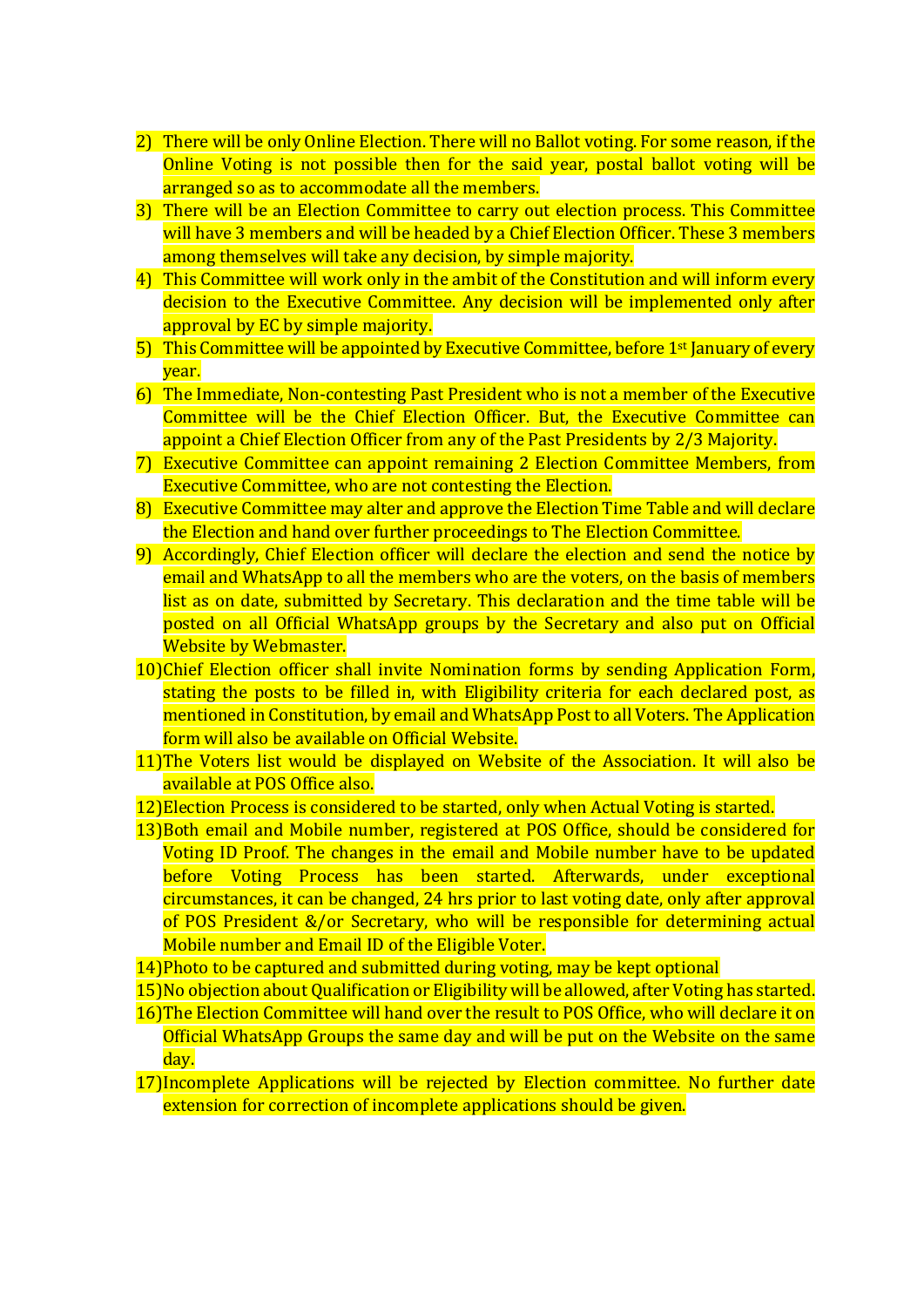18)The election of the Executive Committee shall be held, Online, before Annual General Body Meeting. If necessary preferential Ballot voting system will be used for election.

#### B) ELECTION VENDOR

- 1) The agency has to be chosen and approved by Executive Committee, before  $1<sup>st</sup>$ December, every year.
- 2) There will be MOU between Election Vendor and President & Secretary of POS.
- 3) Election Vendor is answerable to President, Secretary and Election Committee Members. He shouldn't communicate directly with any contestant or voter.
- 4) He should provide his services, continuously, from 0900am to 0600pm, every day during Voting Period. He should keep multiple lines open. His number shouldn't remain continuously engaged or switched off during this time.
- 5) He should change the data of voters, whenever either Chief Election Officer, President or Secretary informs him. He should do it within 2 hrs.
- 6) He should facilitate the voting process, make it very simple.
- 7) Short Biodata (maximum 100 words) with photograph of candidate will be provided on Voting Page.
- 8) Once voting starts, Voters and Non-voters list will be provided to all the candidates every alternate day.
- 9) Not more than 2 votes should be done from one IP address, i.e. from same mobile, laptop, computer on any digital device.
- 10)While opening the result, there will be 3 Passwords. They will be with Election vendor, Chief Election Officer and President or Secretary. This Password will be given to all, after Voting is Over and before opening the result. The final result should be seen only after entering all three passwords
- 11)Result should be opened in front of Election Committee, POS EC and Candidates (or their authorized representative), to maintain transparency in elections
- 12)Vendor should provide all election data within 5 days of declaring result, which is a property of POS.
- 13)He will be paid 50% fees at the time of MOU, 25% at the time of result and remaining 25% after election data has been submitted.
- 14)In the case of any difficulty or issue with Election Vendor, the power will remain with Executive Committee. Any refusal by Election Vendor to follow this, will be considered as Breach of Terms and Conditions and will be dealt accordingly.

# C) NOMINATIONS

- 1) Members who desire to contest the elections of executive committee should submit their application duly signed by the proposer and seconded from the Life members of the association to the election officer.
- 2) Election Officer will open the envelopes containing application forms, as per declared timetable, in front of candidate/s or his/her authorized representative (optional to candidate).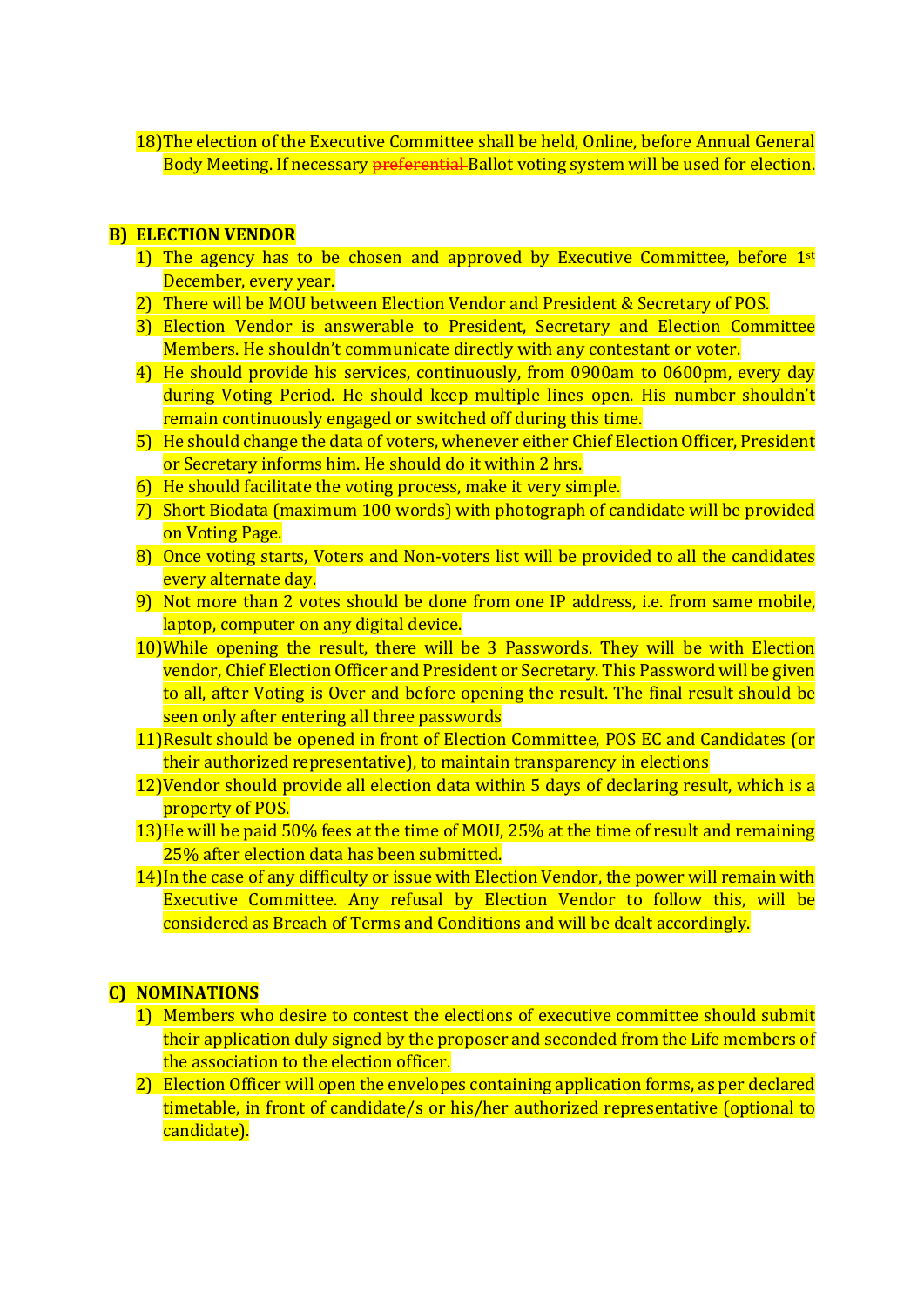- 3) He will validate or invalidate the forms after due scrutiny, as per declared timetable and will reject forms which are incomplete, improperly filled or stating any wrong information on the part of the candidate.
- 4) Election Officer as far as possible will clear all doubts and grievances about the form at the same time.
- 5) Then Election officer will confirm eligibility of the candidates regarding any unpaid dues, validity of membership issues for any reason, reported known criminal cases against candidate & conviction. After due scrutiny and satisfying himself about the eligibility of the Candidate, he will prepare Initial list of candidates and inform the same to POS office, Executive committee and to candidates by email.
- 6) The Election Officer will also publish the Initial list of candidates on website.
- 7) The Election officer shall communicate to the candidates, whose applications have been rejected and also inform this to Executive Committee.
- 8) Any member aggrieved by rejection of nomination, shall communicate to the Executive Committee to make an appeal, as per declared timetable and accordingly the Executive Committee shall call an Emergency Executive Meeting, within 5 days. An application for an appeal can be filed online or personally to the Executive Committee. This meeting will also be attended by Election Committee members and the aggrieved, who will put their say.
- 9) Then, Executive Committee shall discuss the matter, after the aggrieved leaves the meeting. They shall give verdict by simple majority. Their decision shall be final.
- 10)If none or less number of applications are received than the number of vacancies to executive committee, then the applications will be invited in AGBM. If applications received are more than the number of vacancies, then the elections will be carried out in AGBM by Electronic method or Ballot.
- 11)A member should fulfill the Eligibility criteria at the time he applies or at the time of assuming the Office, for any post of Executive committee.
- 12)A member shall not contest for more than one post.
- 13)A member can't be on any post for more than 2 times. Under exceptional Circumstances, GB can give permission for contesting, after being on that post for more than 2 times.

# D) CODE OF CONDUCT

Guidelines and code of conduct for are proposed for free, fair and transparent elections. The aim is also to avoid gush of SMS, e-mails and WhatsApp to members by contestants, which most of the times irritates the members and disturbs them.

- 1) The Guidelines for Campaigning:
- 2) During elections, candidates can send only one bulk SMS, one bulk email, one campaign telephone call, one WhatsApp post on Official (Administrative) POS group, only once a week. He can send his post to POS office, who will post it in all official groups.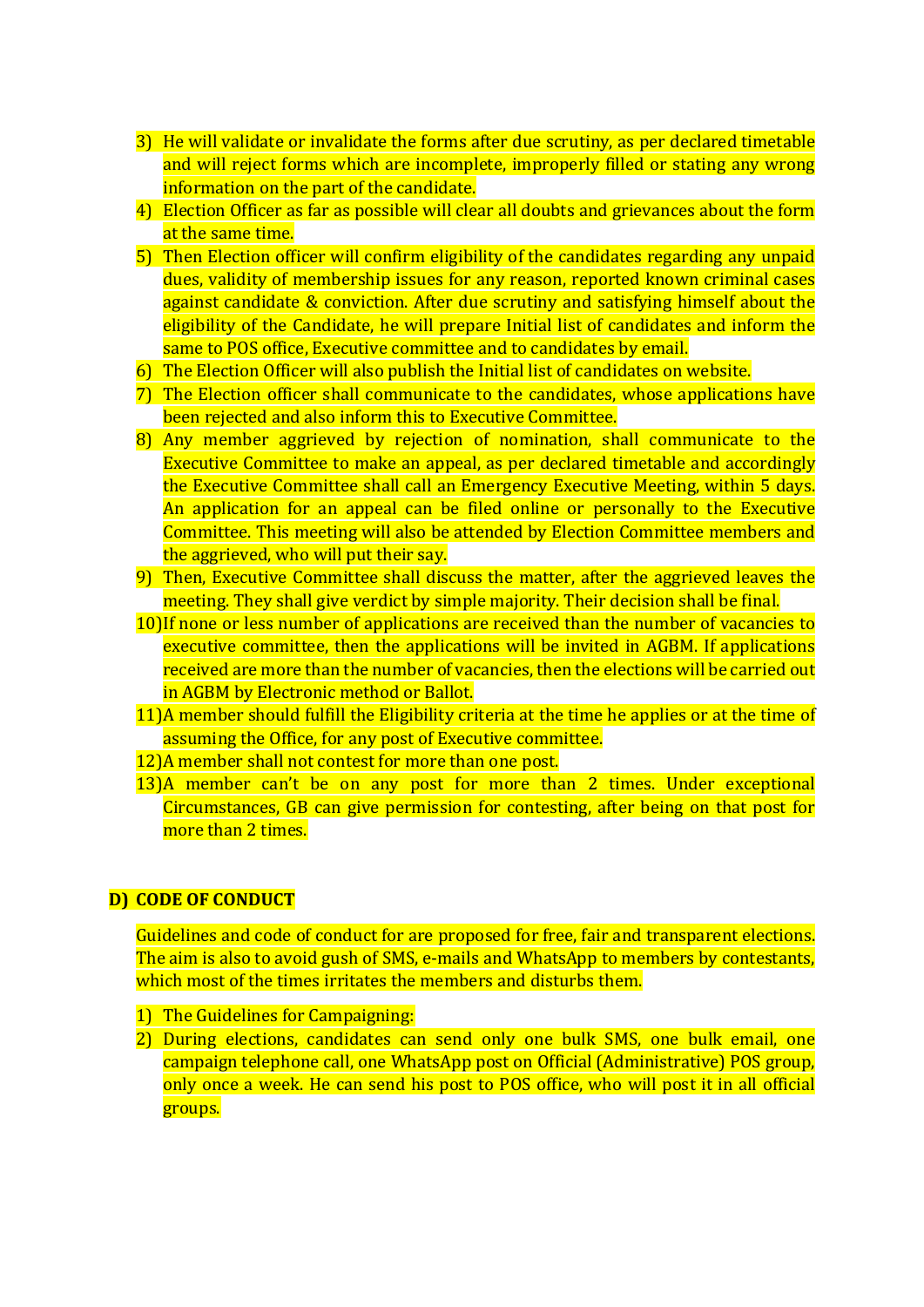- 3) Accordingly, Candidate can contact personally as many times as he can, provided the voter member is not annoyed. If any member writes to the candidate, not to communicate him by any means, the candidate should avoid it.
- 4) DO NOT USE POS Academic Groups, even once, for campaigning.
- 5) Avoid Automated Call center bulk calling.
- 6) Election Committee Members and POS office bearers (except candidates) should not get involved in direct campaign, for any candidate
- 7) Once voting starts, Voters and Non-voters list will be provided to all the candidates every alternate day. SMS/email/ calls should be send to only nonvoters. Members who have already voted should not be inconvenienced, any more.
- 8) Not more than 2 votes should be done from one IP address, i.e. from same mobile, laptop, computer on any digital device. If found, severe disciplinary action will be taken against the culprit.
- 9) All candidates will be given information and suggestions time to time by election Committee.
- 10) If any contestant has grievance against any candidate or agency, of any manipulation or malpractice, initially, it will be dealt with Election Committee. If the contestant is not satisfied with verdict of Election Committee, he will appeal to POS Office, within 24 hrs of the verdict. Then, immediately, POS Executive Committee will form a committee of 3 past presidents and 2 EC Members, who will give verdict in 5 working days and if found guilty of any malpractice, agency will be black-listed and will not be given work in future and the candidate will be suspended from Association for six years, after appropriate approval procedures, of EC and GBM, as a Disciplinary Action.
- 11) If code of conduct is violated by any candidate, following actions will be taken  $\cdot$ 
	- a) If the candidate fails to observe the code for first time, he will not be allowed to send email/SMS for next 1 week.
	- b) If the same candidate defaults again, he will not be allowed to send any update for the remaining period of elections.
	- c) For further defaults, action will be decided by the Election Committee and then POS EC.
- 12) If a complaint is registered to EO by any POS member, with proof, that he is repeatedly troubled by the candidate, then EO will inform this to POSEC through POS Office. POS EC will take the final decision. maximum to the termination of his candidature, as a Disciplinary Action.

#### E) TIME TABLE OF ELECTION

Guidelines for the Time table shall be as follows. It can be altered to a limited extent by Executive Committee. It will be given by POS Office to Election Committee. Tentative dates will be as follows:

- 1) First circular of Elections by 1<sup>st</sup> January
- 2) Invite applications in between  $2<sup>nd</sup>$  January to  $16<sup>th</sup>$  January, 04:55pm
- 3) Last date of withdrawal: 23<sup>rd</sup> January @05:00pm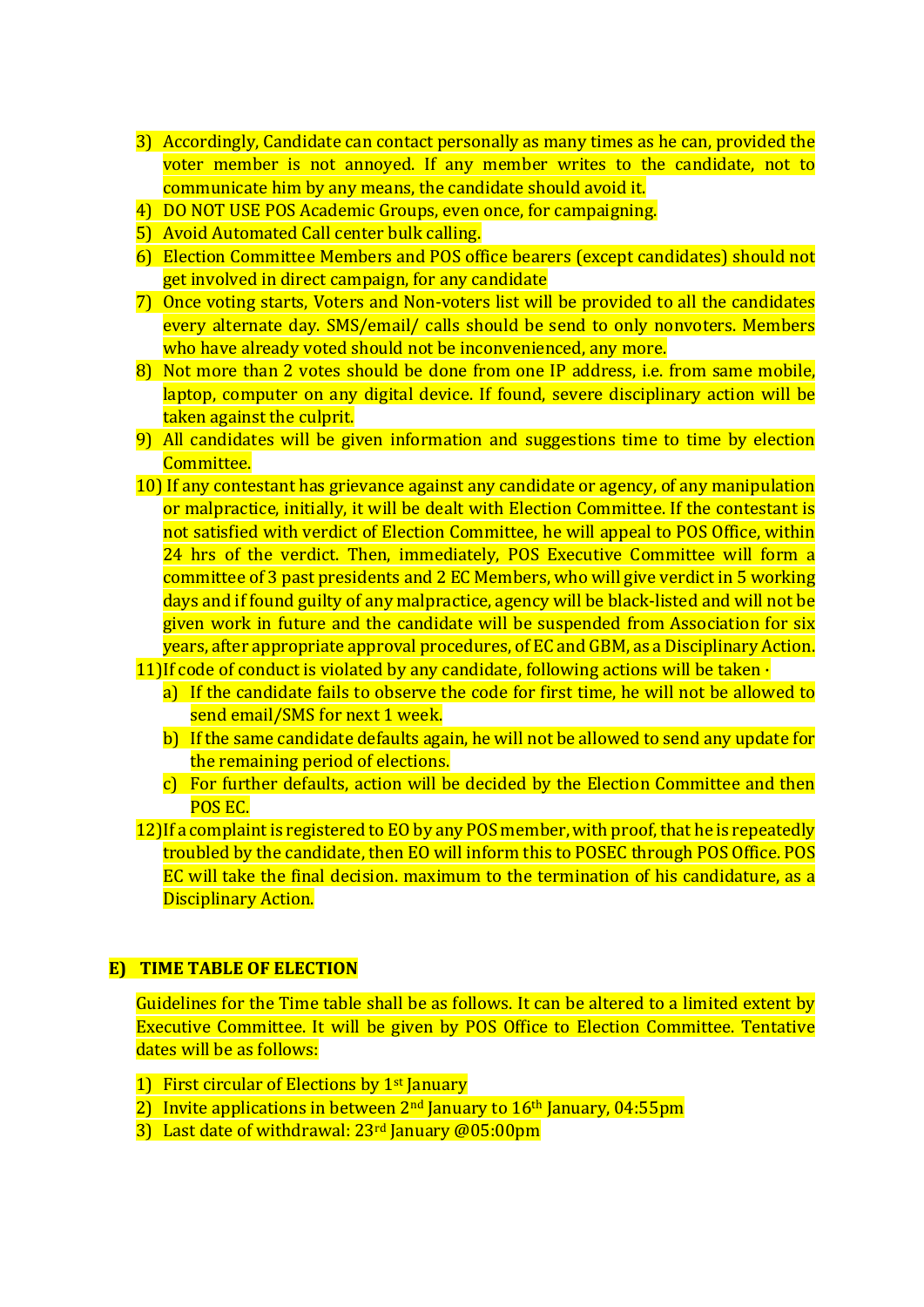- 4) Declaration of Initial List of Eligible Applicants: 23<sup>rd</sup> January @06:00pm
- 5) Last date of filing grievance by the applicants:  $30<sup>th</sup>$  January @0600pm
- 6) Redressal of Grievances: 31<sup>st</sup> January to 5<sup>th</sup> February
- 7) Declaration of final list of Eligible Contestants: 5th February @0600pm
- 8) Online voting 15<sup>th</sup> February @1100am to 28<sup>th</sup> February@ 0600pm
- 9) Results to be declared on 1<sup>st</sup> March @1200 Noon

# F) INFORMATION OF FINAL CANDIDATES ON WEBSITE

- 1) Bio-data of all Final Eligible candidates alongwith his photograph, will be uploaded on election web page so that members will know the candidate and his work
- 2) Bio-data should contain only name and his vision about POS, in maximum 100 words.

# G) BALLOT:

- 1) Elections shall be done through online procedure. For some reason, if the Online Voting is not possible then for the said year, postal ballot voting will be arranged so as to accommodate all the members.
- 2) All members should verify their email IDs and Contact numbers at either POS Office or on website. It is the primary responsibility of the member, himself, to see whether their name is in that list and all information about them is correct. POS Office or Executive Committee will not be responsible, if incorrect information is there in POS record or Website.

# H) Appointment of Editor & Co-Editor and Webmaster & Assistant Webmaster:

- 1) For appointment of Editor & Co-Editor of Journal and the Webmaster & Assistant Webmaster, applications will be invited from the members by POS Office.
- 2) There will not be a general election for these posts. Executive Committee will select candidates for these posts by Simple majority voting.
- 3) Editor & Co-Editor of Jounal and Webmaster & Assistant Webmaster can be invited to Executive Committee meeting and will be given remuneration for that meeting. However they will have no voting right.
- 4) The tenure will be of 2 yrs.
- 5) In case of resignation or termination of any of these members, Executive Committee will nominate any Life Member for the remaining tenure.

# I) INVALID ELECTION:

- 1) In case of Either Whole Election or Election for any particular post is declared invalid, by General Body,
- 2) If any kind of gross fraud, misappropriation, manipulation is found by Executive Committee, while conducting the whole election Process, an Extra Ordinary General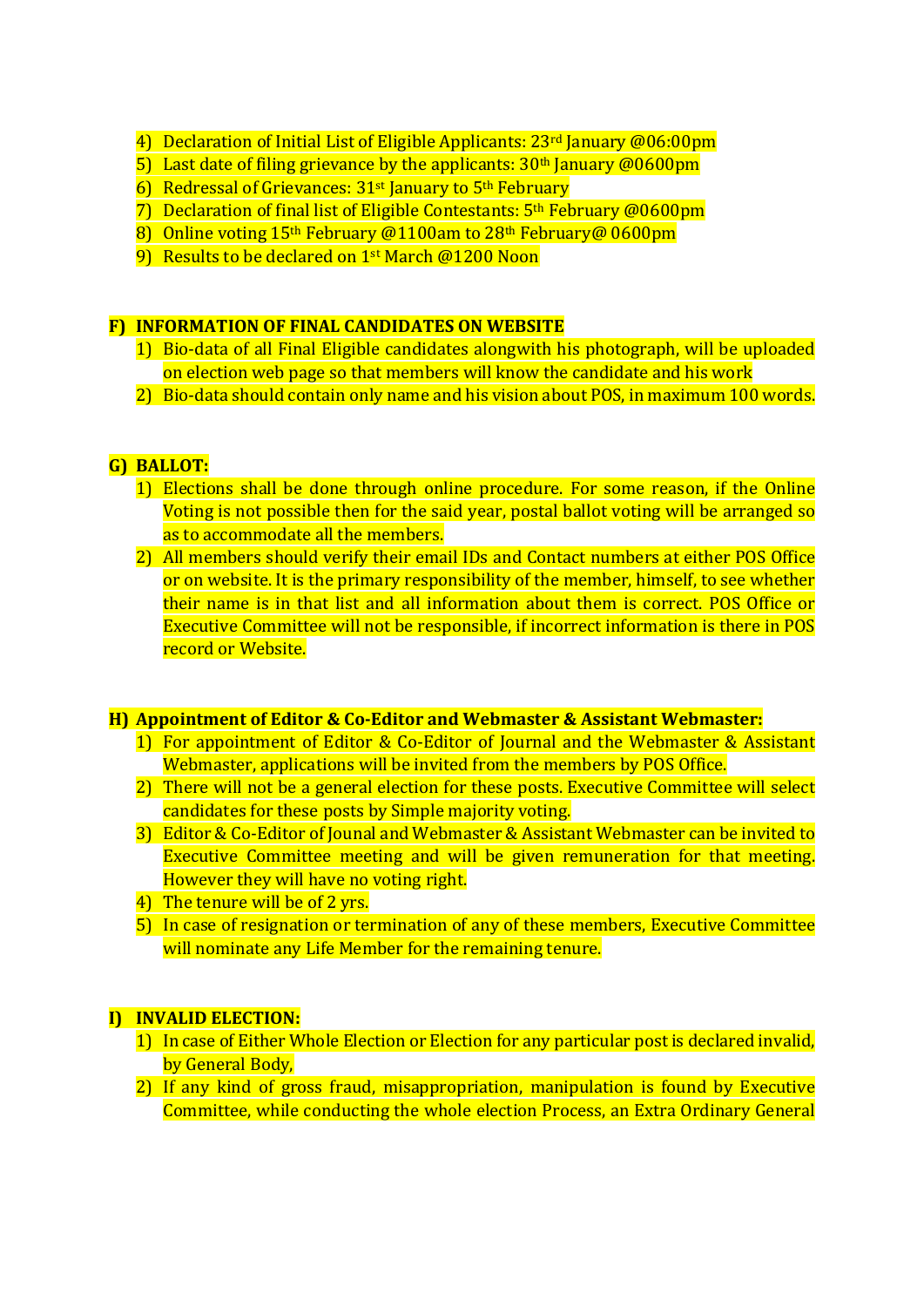Body meeting has to be called within 7 days, which will take decision of validity of election.

- 3) If the whole Election is cancelled and declared null and void by General Body, it should be declared again as per time table, decided by Executive Committee, within 15 days. New Election Committee will be formed by Executive Committee, as per rules.
- 4) If Election of any post is cancelled because of any reason, fresh election, for only that post should be taken

# **D** SUFFICIENCY OF NOTICE:

a) All notices, notifications and other communications by the Election Officer for information of members shall be held proper and sufficient if the same are put on Official WhatsApp Group or published on Website of the Association. But, Executive Committee has got right to overrule any such notices, notifications and other communications.

# K) Eligibility Criteria:

- 1) President Elect:
	- a) He should be life member of the association for at least 10 consecutive years.
	- b) He should have served as Secretary of the Society for at least 1 full term.
	- c) He should not be convicted for criminal charges before any Competent Court, Authority and or Medical Council of India and State Medical Council. If there is medical profession related reason for criminal charges, he can take prior permission and approval from Executive Committee to contest the Election. It is the Executive Committee, who will decide and define whether the charges are of criminal nature or not.
- 2) Secretary and Treasurer:
	- a) He should have completed 2 years as Elected EC member of POS at the time of applying for the post, and or at the time of assuming the office.
	- b) He should not be convicted for criminal charges before any Competent Court, Authority and or National Medical Council and State Medical Council. If there is medical profession related reason for criminal charges, he can take prior permission and approval from Executive Committee to contest the Election.
- 3) Executive Committee Member
	- a) He should be life member of the association for at least 5 consecutive years.
	- b) He should not be convicted for criminal charges before any Competent Court, Authority and or National Medical Council and State Medical Council. If there is medical profession related reason for criminal charges, he can take prior permission and approval from Executive Committee to contest the Election.

If an elected person resigns from his post without any justifiable cause, or explanation to Executive Committee, which if not accepted by Executive Committee, will not be eligible to contest any post for next 5 years from such resignation

# DURATION OF OFFICE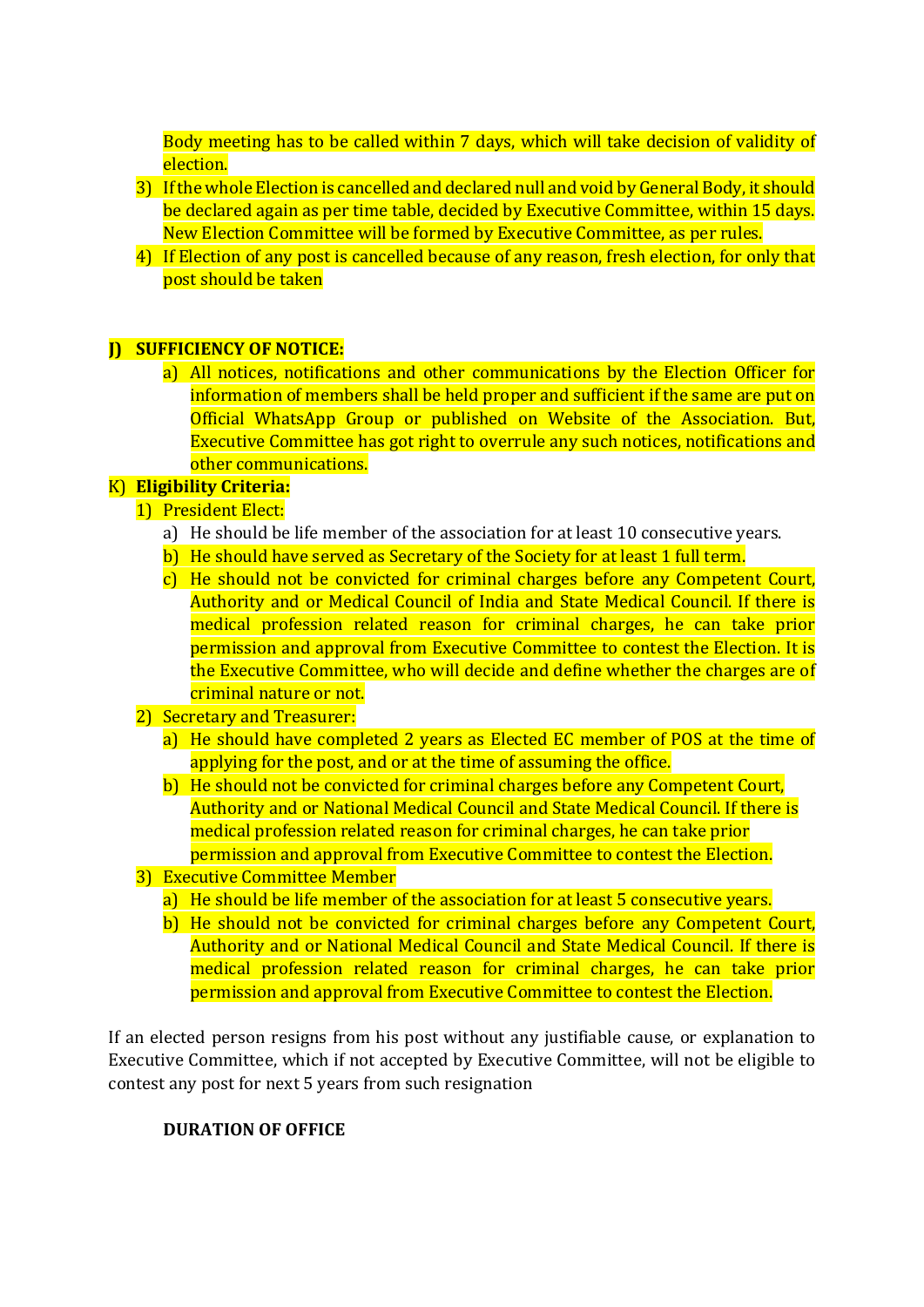- 1. President 1 Year and 1 year Ex-Officio
- 2. President Elect 1 Year
- 3. Hon Secretary -1 Year & 1 year Ex Officio
- 4. Treasurer 1 Year & 1 year Ex Officio
- 5. Executive Council Committee Member- 2 Years (3 Retiring by Rotation every Year)
- 6. Web Manager 1 Year
- 7. Editor 1Year
- 8. Immediate Past Council (Ex Officio ) ( President & Secretary a. Immediate Past should serve as

Web Manager : Will be responsible for the entire web site management of the society.

Editor : Will be entrusted with responsibility of Bulletin publication of the Trust every year.

# 7. **Vacancy in** Termination of Membership

The following circumstances shall cause a vacancy in the membership

- a) Death
- b) Resignation
- c) Insanity
- d) If any member is acting against the interest of the Society and if after giving opportunity for explanation, the Executive Committee decides unanimously to remove such member.
- e) If the member is convicted of any offence of moral turpitude or any criminal offence, Executive Committee can decide this by Majority and suspend the Member. He can be suspended or terminated for 6 or more years, only by passing a suitable resolution in the General Body Meeting of the members and passed by simple majority.
- f) A member can be terminated on account of financial misappropriation with POS, POS Funds or any financial matter related to POS, misbehavior, misconduct by passing a suitable resolution in the General Body Meeting of the members by simple majority. The period of termination will be decided in that GBM
- g) Disciplinary Action: If any Life member goes in the Court of Law or Charity Commissioner against the decisions of General Body, he will be immediately suspended from the Association and will not have any right as Life Member. If he wins the case, he can be re-instated as a Life Member. But, if he loses the case, he will be terminated with immediate effect. for the next 6 yrs. If he goes in the appeal, which is accepted by the Court, he will remain again in suspended state. If he wins the appeal, he can be re-instated as a Life Member. But, if he loses the case again, he will be terminated with immediate effect. The duration of this termination can be more than 6 yrs, as per decision taken in subsequent GB, by simple majority. While readmitting those members, who are terminated because of going to the Court against decisions of GB, they should pay the all expenses incurred by the Association, while defending/fighting the case in the Court. Then only they may be considered for New membership.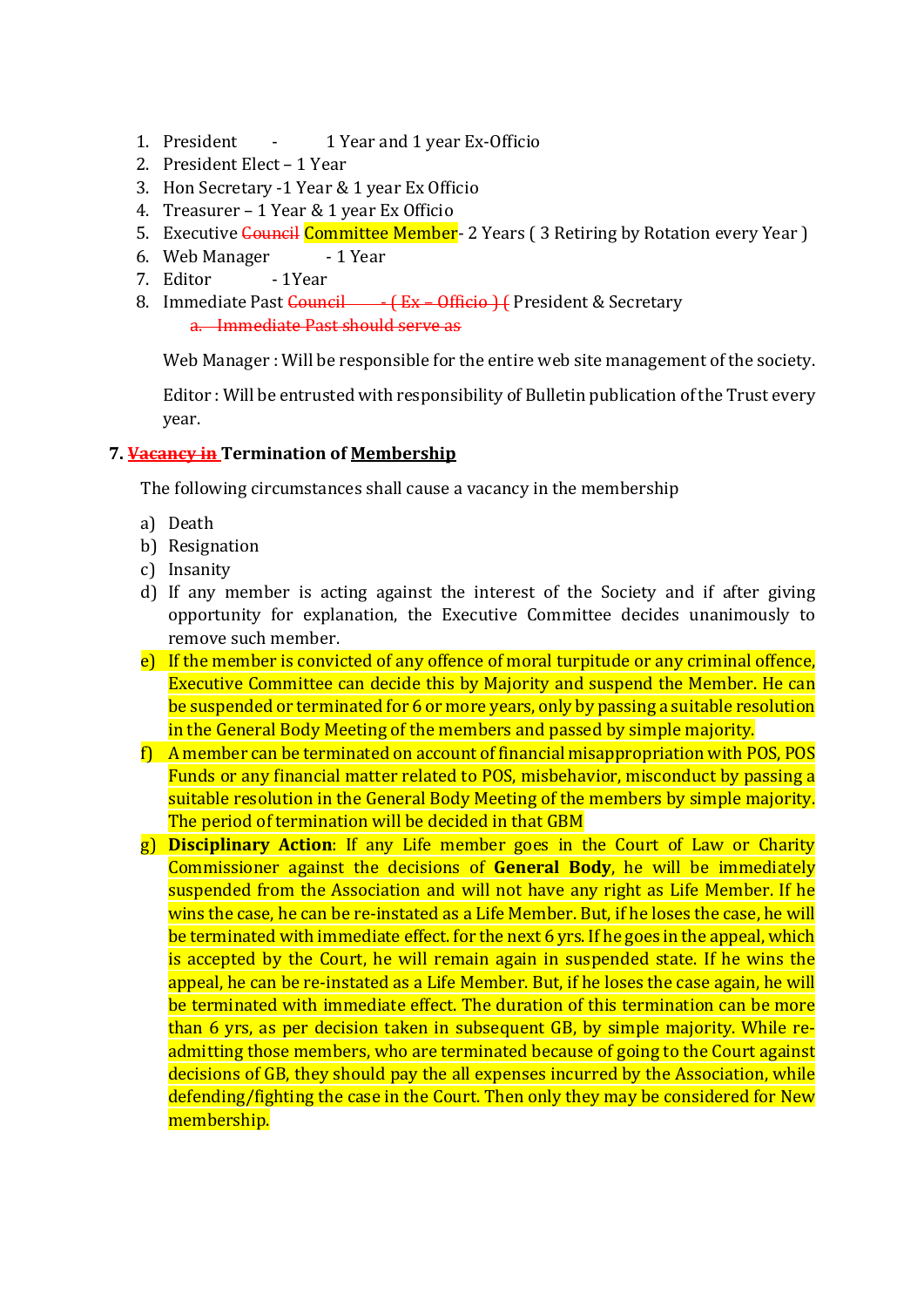#### h) Disciplinary actions will be of 2 types: Suspension & Termination

- a. Suspension means
	- i. Member will have no rights of being a life member.
	- ii. He can't remain as or contest to be Office bearer
	- iii. He will have no voting right
	- iv. He will not get any communication from POS Office regarding conferences, announcements, information
	- v. He will cease to be a member of Official WhatsApp groups
	- vi. He should not be the faculty of any academic or non-academic events, webinars, symposiums, conferences or any such programs of the POS or affiliated chapters of POS or in the programs done in association of the POS
	- vii. His name will remain in the register of members and his LM number will remain the same
	- viii. The membership and LM Number will be restored automatically once the period of suspension is over
- b. Termination means
	- i. He will be no longer a member of POS
	- ii. His name will be removed from the register of members and his LM number will be cancelled
	- iii. Termination will be for minimum 6 years, but can be more to be decided by GB
	- iv. Once the period of termination is over, he can re-apply for new membership. After approval and ratification by GB, new membership number will be allotted to him. After that, he will be considered as New member. While re-admitting those members, who are terminated because of going to the Court against decisions of GB, they should pay the all expenses incurred by the Association, while defending/fighting the case in the Court. Then only they may be considered for New membership.

#### c. Disciplinary action on Life Member:

- i. Disciplinary action including suspension/termination as member of POS, may be taken against any member found in any act, prejudicial to the aims and objects of the association and found unsatisfactory in General Body Meeting, only. Executive Committee, on giving opportunity of personal hearing in the meeting called for the purpose, may pass an appropriate Resolution for such suspension/termination, which will be confirmed in GBM by simple majority.
- ii. However before passing such Resolution, the concerned member has to be served with the show-cause notice of 15 days by Surface Mail or email from POS Office, calling upon him to Executive Committee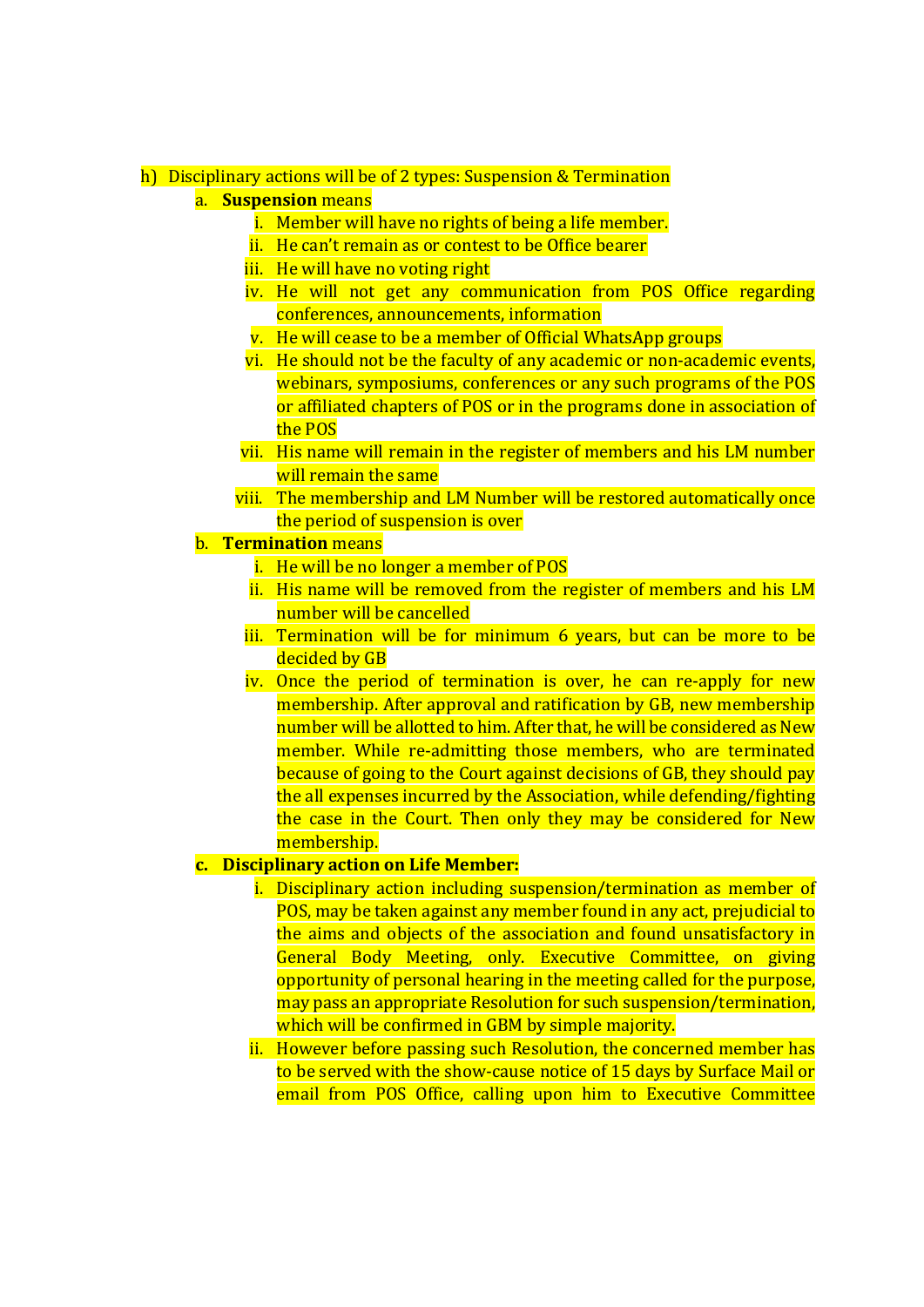Meeting, to explain about the charges/acts which can lead to suspension/termination.

- iii. On receipt of any such reply from the accused member, or if no reply is received within 15 days from receipt of notice from the concerned member, EC will either exonerate him or pass an appropriate resolution of suspension/termination. The concerned member shall remain suspended from the date of passing of such Resolution of suspension/termination by EC. EC can resolve to terminate the member, but he remains suspended with immediate effect. Termination will come into effect only after approval by GB.
- iv. Then this matter will be kept in front of GB in subsequent meeting. In that meeting, the suspended member will be given 15 min to put his say to GB, which then, after due deliberation will pass a resolution by simple majority, either to exonerate or suspend or terminate the member. GB can suspend/terminate the member for 6 or more years or even permanently also.

#### d. Disciplinary action on Executive Committee Member:

- i. A member of Executive committee, including Office Bearers, who remains absent for 3 consecutive meetings of the committee, without prior intimation to the President and/or Secretary and/or POS Office, shall cease to be a member of the Executive Committee.
- ii. Executive Committee can decide this by Majority and suspend the Member, till he is reinstated or terminated in subsequent GBM.
- iii. He can be exonerated or terminated from Executive Committee, only by a suitable resolution in the General Body Meeting of the members, passed by simple majority.
- iv. If convicted, He will also not be eligible to contest for any Election for next 6 yrs.

# i) RE-ADMISSION OF MEMBER:

- a. Terminated Members may be reinstated, as a New member again, by making fresh application after completing their period of termination only. This new membership will be given only after approval by GB by simple majority.
- b. While re-admitting those members, who were terminated because of going to the Court against decisions of GB and because the verdict had gone against them, they should pay the all expenses incurred by the Association, while defending/fighting the case in the Court. Then only they may be considered for New membership.
- j) If a member makes persistent in payment of his membership fee for consecutive two years when due and demanded by the society.
- 8. Filling –up of Vacancies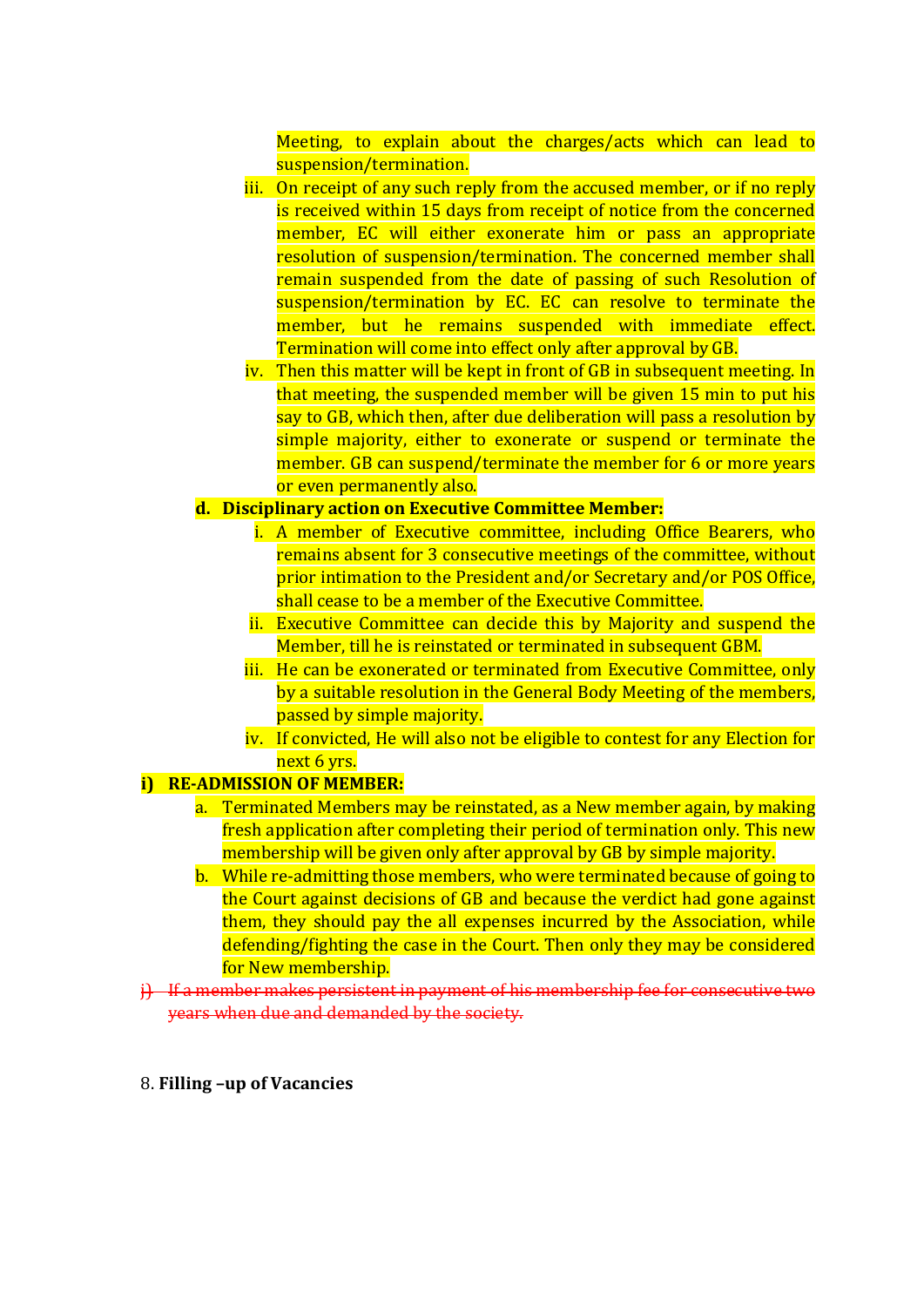- a) Any vacancy occurring amongst the Members of the Executive Committee on account of death, resignation, removal of retirement, and if the period is less than half of the tenure, it shall be filled up by the remaining members of the Executive Committee by their majority decision. If the remaining tenure is less than half, fresh election for that particular post should be taken.
- b) If thought proper, additional members on the Executive Committee can be Co-opted, subject to limitation of maximum number of two.
- c) Necessary resolutions shall be passed in the meetings of the Executive Committee by majority of votes.

#### 9. Powers, Functions and Duties of the Executive Committee.

- a) All the properties of Society, movable or immovable or any rights relating thereto, shall vest in Society and shall be held by Executive Committee it for and on behalf of the Society. The properties so held shall be used exclusively for the purposes of the society.
- b) Executive Committee shall be the authority of the Society and shall have all powers for its day to day management, including the powers to establish branches, change the headquarters and to carry into effect the policy and program of the Society. The Executive Committee may, from time to time, delegate any of its powers to any one or more of its members or any of its officers or agents subject to general or specific direction and May, from time to time, modify, revoke or amplify such powers.
- c) The Executive Committee shall have power to open bank accounts of all description at its Head Office and its Branches or any place where it operation are carried on with one or more banks or may authorize one or more person to operate any one of the said accounts, except that an impress accounts, up to a limits to be prescribed by the Executive Committee, may be operated upon by an individual officer or employee authorized in this behalf.
- d) To solicit, obtain, accept, donations, contributions, subscriptions, grants , gifts , devices and bequests from the donors or any person, firm , corporation , Society , trust or other institution interested in any of the objects of the society or from Central Govt., State Govt., and any authority , official , Semi – Official or other.
- e) To acquire by gift, purchase , lease , on hire , bequests by Will or otherwise , however, any land buildings, easements , playgrounds , parks and property movable and immovable and any estate or interest for the furtherance of all or any of the objects of the Society.
- f) For the furtherance of the Objects and activities of the Society to build, construct, and maintain houses, or other building and alter, extend, improve, repair, enlarge or modify the same, including any existing building and to provide and reequip the same with light, paper drawings, furniture, fittings and all other enmities and necessaries for the use in or to which such building is to be put.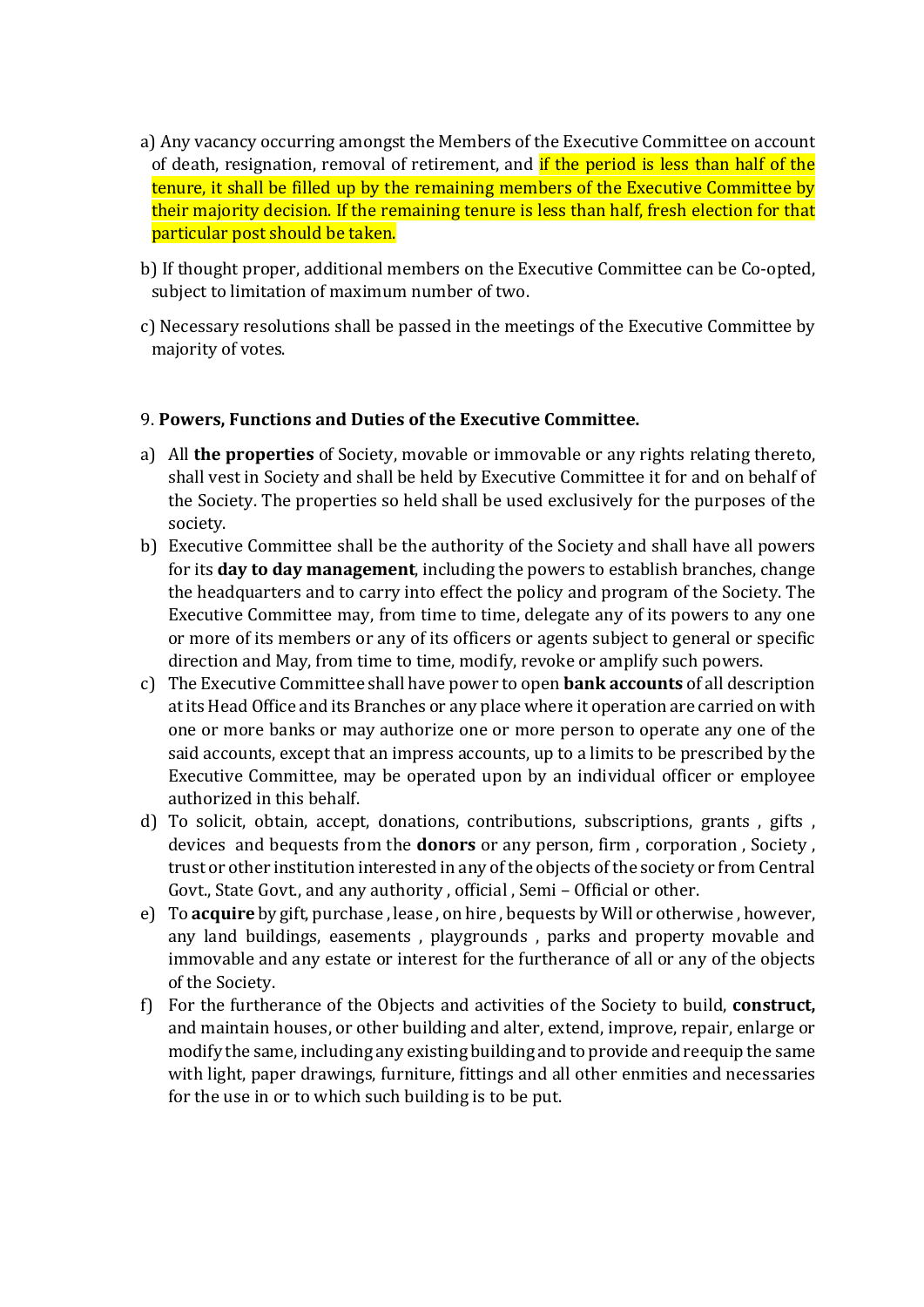- g) To construct or otherwise acquire, layout, repair, extend, alter enlarge, improve and use any land for recreation or playgrounds, parks and / or any i**mmovable property** belonging to or held by the society.
- h) To sell, mortgage, let, lease, exchange gifts or otherwise transfer or deal with all or any property, moveable and immovable, of the society by obtaining permission of the statutory authority if any.
- i) Executive Committee shall, by Three-fifth majority, have power to raise loans against the security of any property of the society or without security for fulfillment of aims and objects of the society and to grant or direct to be granted mortgage, charge or other encumbrance of any description for securing same.
- j) Executive Committee shall have power to **incur expenditure** funds of the society for purposes of the society and all moneys not required for immediate expenditure for the purpose of the society may be invested in such manner and in such securities, deposits and investments as may be permissible under section (5) of the Income Tax Act, 1961 and the other relevant laws applicable to charitable societies from time to time.
- k) The Executive Committee or person authorized by Society may enter into contract, arbitration agreement(s) on behalf of the Society in relation to any matter concerning the Society, directly, or indirectly, and may authorize one or more of its members to pursue arbitration proceedings.
- l) To accept the Cost Semi Government / Private Body, Proposals and implement the same
- m) To appoint one or more Managing Committees, Sub Committees or the routine and day to day management and administration of the Society or for a particular purpose.
- n) To become the member of any other bodies or persons, society or persons, institutions, societies and bodies corporations for the benefit of the Society. To get Affiliation with any State, National or International Association.
- o) To amalgamate with any other Society, institution, or body having similar objects.
- p) To do all such other lawful acts, deeds or things as are incidental or conductive to the attainment of any of the objects of the Society.
- q) To appoint and remove salaried officers and servants of the Association.
- r) To represent any matter to safeguard the interest of the Association or the medical profession before Government or other public bodies or any properly constituted authority.
- s) To consider application for new membership.
- t) To decide and approve day to day management, expenses, capital expenditure during the course of the activities of the Association.
- u) To follow any other Powers and/or duties mentioned elsewhere in this Schedule
- v) Executive Committee has a power to overrule decision of Office bearers, in Executive Committee Meeting, by Simple majority
- w) Executive Committee can change, alter, modify, add, edit, cancel any decision taken/ resolutions passed by previous Executive Committees or in any previous Executive Committee meetings.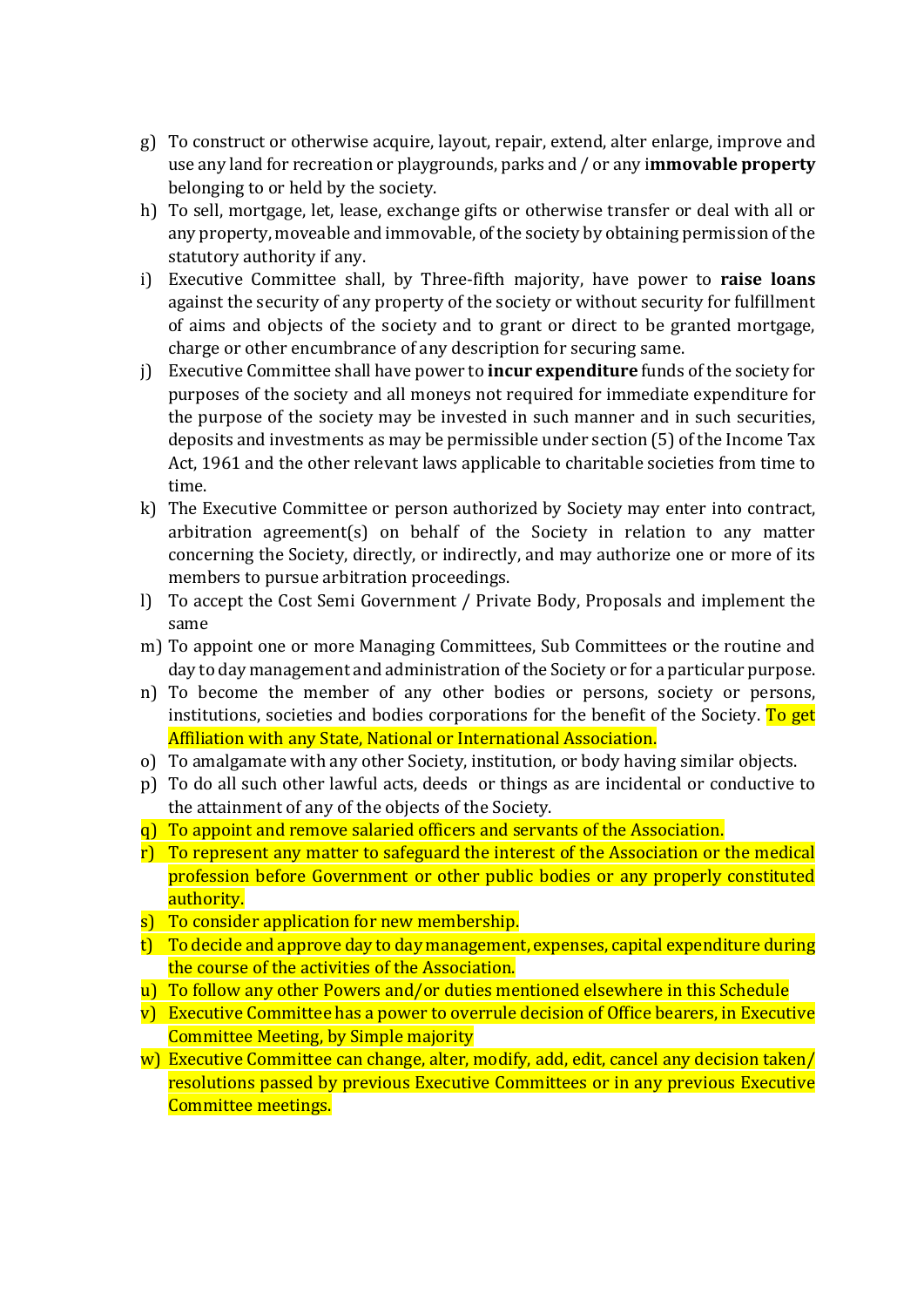x) But, Executive Committee doesn't have any right to change, alter, modify, add, edit, postpone, cancel any decision taken/ resolutions passed by General Body. It can be changed only either by subsequent GBs or competent Court. Executive Committee has to implement decisions taken by General Body without any unwarranted delay or prejudice

#### 10. Code of Conduct for Executive Committee Members

- a) Every member should inform to POS Office about his probable absence from any meeting, beforehand. If he remains absent for 2 consecutive Executive Committee meetings without any valid or genuine reason, EC will give him warning and still, if he remains absent for 3rd time, disciplinary action would be taken by EC, by simple majority, like suspension from EC, for 6 months or even disqualifying for any post for next 6 years, which should be approved by General Body by simple majority
- b) EC members have to follow and implement the work assigned to them by the President or Secretary or EC. If he defies or doesn't do, he will be reprimanded and his remuneration for that meeting will be forfeited. If this persists, disciplinary action will be taken by EC against him, by 2/3 majority, like suspension from EC, for 6 months or even disqualifying for any post for next 6 years, which should be approved by General Body by simple majority

#### 11. **Powers and Duties of** Office Bearers

There shall be President, Secretary,  $\frac{1}{2}$  Cherasurer and other members of the Executive Committee. The Office Bearers of the Society shall be liable to accept Honorarium, for the services rendered by them to the Society.

# A) President

- 1) The president shall exercise the powers of general supervision, guidance over the activities and affairs of the society.
- 2) He shall be the Chairman of all the Executive Committee and General Body meetings of the Association.
- 3) He has to conduct Meetings. But, he can appoint any one of Office Bearer to conduct the meetings.
- 4) He shall guide and control the activities of the Association.
- 5) He will declare his theme for the year, which will be implemented by all EC **Members**
- 6) He shall have the right of (as veto power) casting vote in case of equality of votes in the Executive Committee and General Body Meetings
- 7) He has the right to suggest names of Nominated Members to Executive Committee. However, these members shall be appointed after majority consensus of the EC Members.
- 8) He should proactively supervise and will also be responsible for any Govt Compliance, Accounts, expenditure etc.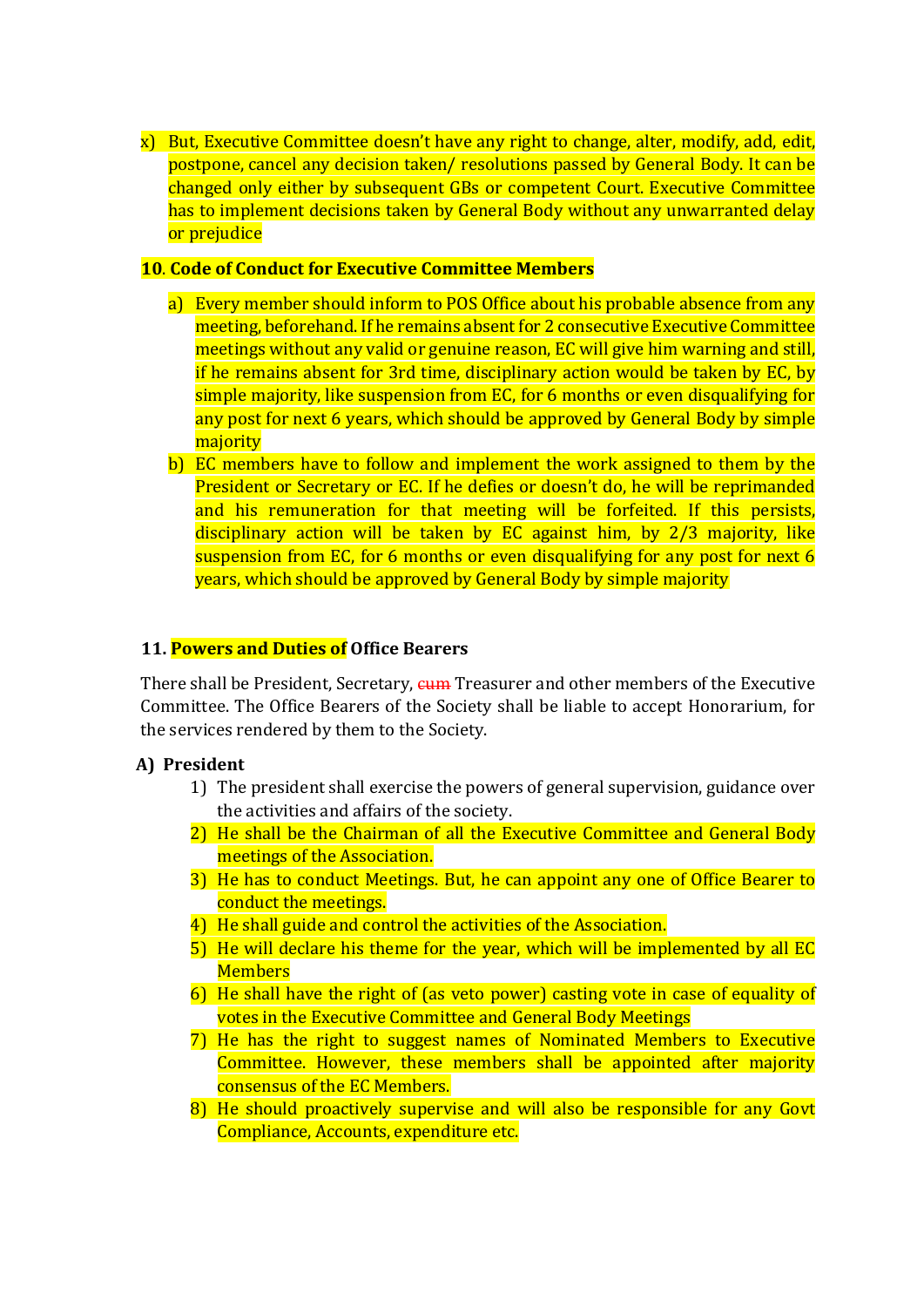9) President shall be member of association for minimum 10 years and should have served as Secretary of the Society.

# B) President Elect:

- 1) Shall be elected one year in advance
- 2) Shall take over as president next year in general body meeting.
- 3) Shall help President in his working, as and when required.
- 4) If the President ceases to hold the office during his term due to whatever reason, and if the tenure is less than 6 months, he shall work as the President for the remaining term. But, if the tenure is more than 6 months, fresh elections will be taken for the post of the President for the remaining term. Till then, he will act as an Interim President.

# C) Secretary:

The Secretary shall perform the following duties:

- 1) To call the meeting of the Executive Committee and General Body maintain records of such meetings.
- 2) To implement or give effect to decisions taken in the meetings and to report progress in subsequent Executive Comittee meeting.
- 3) To sign or execute correspondence / documents for and on behalf of the society.
- 4) To visit different Centers of Activities of the Society and to report on their working to the Executive Committee.
- 5) To prepare and publish Annual Report.
- 6) To exercise general supervision over the employees and properties of the Society.
- 7) To collect / invest disburse and otherwise manage the funds in accordance with the directions of the Executive Committee.
- 8) To maintain all record, Minute Books , Membership Register and update the same from time to time.
- 9) Any other duties that may be entrusted by the Executive Committee from time to time.
- 10) He will be responsible for any Govt Compliance, like Charity Commissioner **Compliance**

# D) The **Secretary as** Treasurer:

- 1) The Secretary */* Treasurer shall have the following powers and functions:
- 2) He / She shall be in charge of the cash and moneys and other finance of the society to be administered in accordance with the directions of the Executive Committee.
- 3) Supervise, Control, and operate Bank accounts of the Society, jointly with Secretary or any other office bearer duly authorized by the Executive Committee.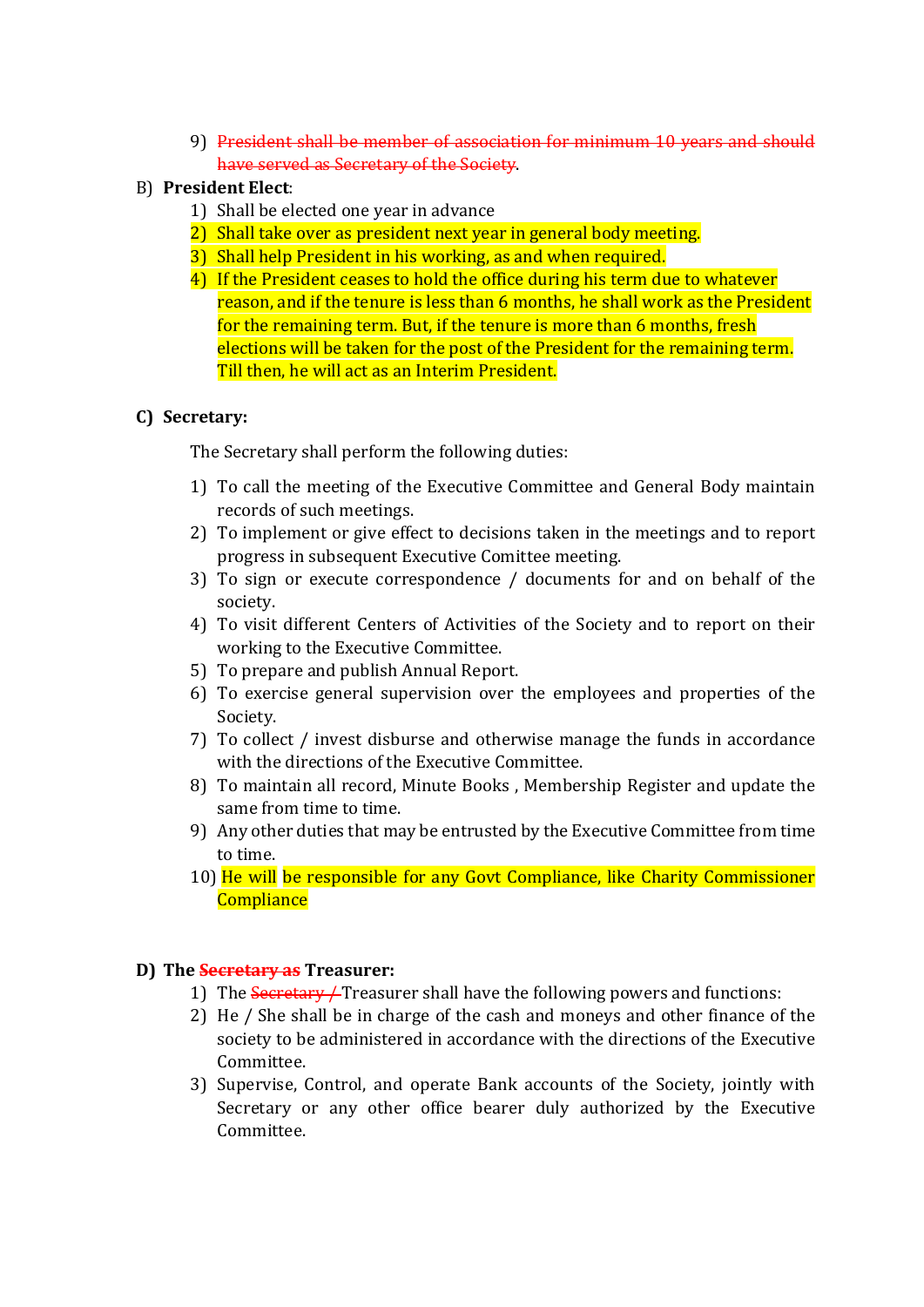- 4) Have the Statutory audit of the accounts conducted and present Balance Sheet and Income & Expenditure Account to the Executive Committee as well as General Body. He shall be responsible for keeping up-to-date the accounts of the Association. He shall get all the accounts audited by Auditor appointed by the Executive Committee.
- 5) Prepare & present annual Budget estimates of the Society to the Executive Committee for its approval.
- 6) He will be responsible for all Income tax Office work, Compliance, TDS, GST, Income tax work, annual returns
- 7) However, the said powers shall be exercised by the Treasurer only as per the instructions of the **Executive Committee**, President, whose decisions shall be final and binding on the Treasurer.

# 12. **Executive Committee** Meetings

- a) The Executive Committee of the Society shall ordinarily meet once in every quarter with clear notice of seven days for reviewing the working of the Society. However, it may meet more often if so required.
- b) The Secretary shall have powers to convene an emergent meeting of the members on giving at least three days' notice.
- c) The quorum for the meeting of the Executive Committee shall be  $1/3$  of total number of EC and its decisions shall be by a majority vote.
- d) In case there is no sufficient quorum the meeting shall be adjourned for the half an hour and thereafter no quorum is required and the business of the meeting shall be transacted with the members present.
- e) Executive Committee members may call meeting by giving notice to President of the Association. Such notice must be signed by at least 5(five) members of Executive Committee or they can send separate email to secretaryofpos@gmail.com. Even, they can send the notice on Official WhatsApp Group.
- $f$  If President fails to call such meeting within 10 days of receiving such notice, then the Executive Committee members themselves shall call the meeting of the Executive Committee. This meeting may be held online in emergency or pandemic situation. In this meeting, only that agenda will be transacted for which this meeting is called for
- g) In case of any emergency, any resolution may be accepted by circulation among all the members on WhatsApp and such resolution circulated and adopted by majority of members shall be effectual and binding as if this resolution had been adopted in a regular meeting of the Executive Committee.
- h) The Executive committee may invite a member or a non-member expert for deliberation on a specific issue but the invitee shall have no voting right.
- 13. General Body Meetings: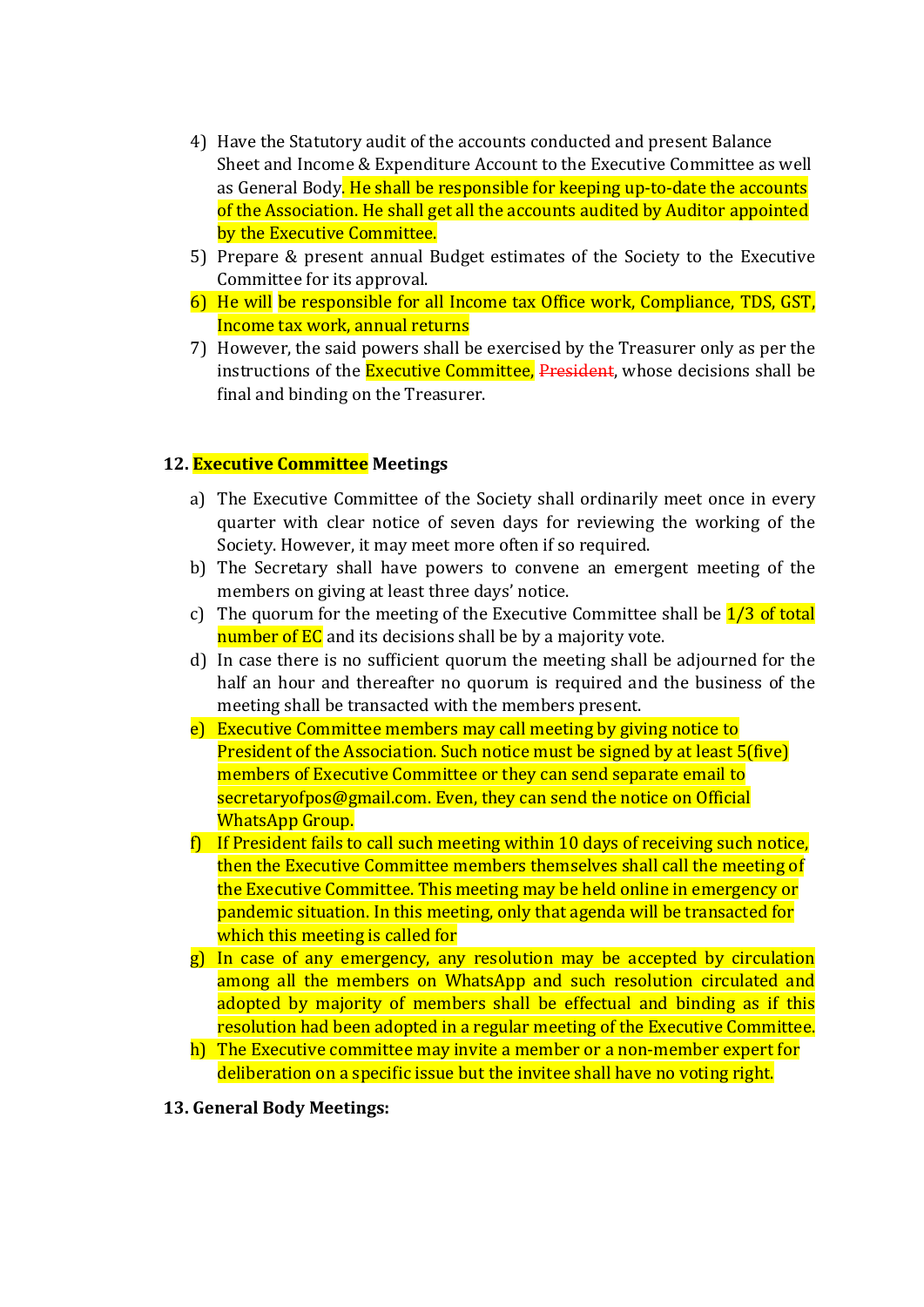An Annual General Meeting of the General Body shall be held within six months of close of the Financial Year on a clear notice of fifteen days unless due to unforeseen circumstances it has to be postponed.

- a) The quorum for the General Body Meeting shall be one–sixth of the total members, who are personally present. No quorum shall be required if the General Body meeting is adjourned for 15 min for want of quorum.
- b) The following business shall be transacted at the Annual General Body Meetings
	- i. Consider & approve Annual Report of the Society
	- ii. Examine and adopt audited accounts including Balance Sheet and income & expenditure for the preceding year.
	- iii. Consider and sanction budget estimates of capital / revenue expenditure of the ensuring year.
	- iv. Appoint statutory auditors and fix their remuneration.
	- v. Review working of the society and lay down General Policy and future program for the guidance of all concerned.
	- vi. Consider any other matter placed before it with the permission of the President.
	- vii. To consider and approve the amendments in the constitution suggested by the Executive Committee.

# Extraordinary General Meeting

- a) An extraordinary General Meeting of the Society may be called , at any time , by the President and shall be convened by Secretary, or requisition of at least half the members of the Executive Committee or minimum 10 members of the General Body, to consider any matter relating to the affairs of the Society. Such a meeting shall be convened within fourteen days of the receipt of the aforesaid requisition.
- b) A clear notice of fifteen days shall be given for the Extraordinary General Meeting.
- c) The quorum of Extraordinary General Meeting shall be one-third of total members.

# 14. Financial Year

The financial year of the society will be from 1st April to 31st March.

# 15. Bank Account & its Operation

To perform financial transactions of the society, one or more Account/s, as may be resolved from time to time shall be opened. Such Bank Account/s shall be operated by the joint signatures of President and of Secretary / Treasurer, as may be resolved from time to time.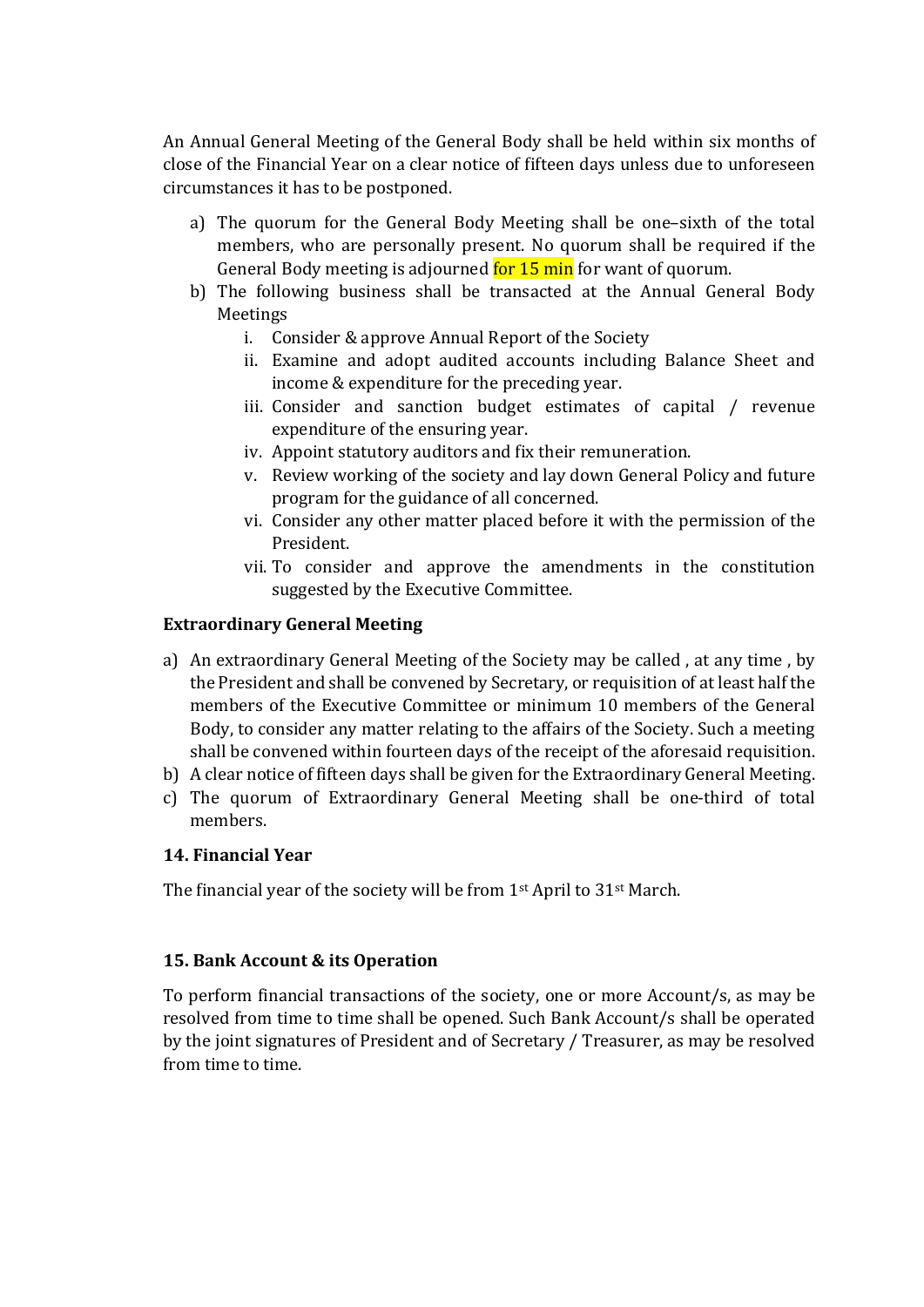# 16. Audit of Accounts

The accounts of the Society shall be audited once a year by the auditor/s who shall be qualified Chartered Accountant/s, and appointed by the Executive Committee.

#### 17. Annual List of Members

Once in a year, on or before the fourteenth day, succeeding the day on which the Annual General Meeting is held, a list shall be filled with the Registrar of Societies, of the names, addresses and occupations of the members of the society.

The list shall be maintained in the Membership Register and shall be updated from time to time by the Secretary.

# 18. Legal Proceedings

Subject to the approval of the Executive Committee, the Secretary or person authorized by society shall have full power to institute, conduct, defend, compromise, refer to arbitration or abandon legal proceedings for or against the society, through any member or other person specially authorized for the purposes in accordance with section VI of the Societies Registration Act, 1860

#### 19. Rules, Regulations and Bye – Laws.

The Executive Committee by majority of three-fifth of members of General Body may frame bye–laws and regulations and consider any amendment of such rules and bylaws. The meeting shall be called after giving fourteen days clear notice to members, with circulation of the proposed bye-laws / additions / amendments

# 20. Amendment & Amalgamation

Whenever it shall appear to the Executive Committee of the Society , which has been established for purposes as per its Memorandum of Society , that it is advisable to alter , extend , amend or abridge such purpose to or for other purposes within the meaning of the Act , or to amalgamate the Society, either wholly or partially , with any other Society with similar objectives.

Executive Committee may submit the proposition to members of the Society in a written or printed repot, and convene a special meeting for the consideration thereof according to the regulations of the society. Provided that no such proposition shall be carried into effect unless such report shall have been delivered or sent by post to every member of the Society at least ten days previous to the special meeting convened by the Executive Committee for consideration thereof , and such proposition shall have been agreed to by the votes of three-fifth of the members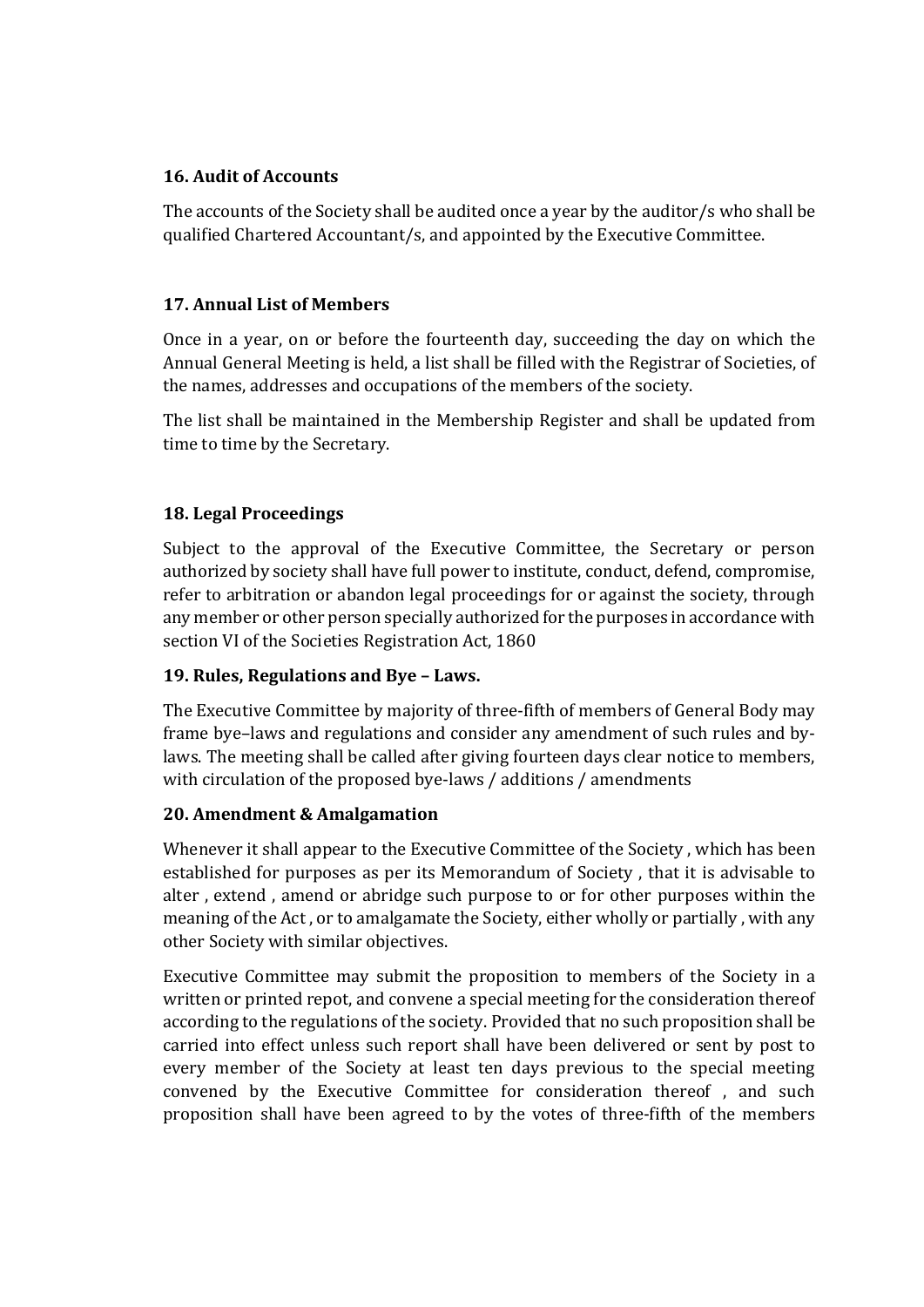delivered in person or by proxy , and confirmed by the votes of three-fifth of the members present at a second special meeting convened by the Executive Committee at an interval of at least one month after the former meeting. Provided further that the procedure to alter , extend , amend or abridge any of its objects or change of names in the memorandum of society shall be carried out as per procedure as laid down under section 12 and 12A of the societies Registration Act XXI of 1860 , as applicable to the state of Maharashtra. Similarly any amendment of the memorandum of Society as well as Rules & regulations will be carried out with the approval of the Competent Income Tax Authority.

# 21. Interpretation Clause

The Society is hereby declared and established to be a Public Charitable Society without any profit motive and not for the benefit of any particular religion, community or caste, and all the provisions of the Income Tax Act, 1961, or amendments thereof shall be applied and construed accordingly.

The Society may , in its discretion undertake any one or more of the objects as mentioned in the Memorandum of Society from time to time and shall not be under any obligation , to take up all the objects mentioned in the Memorandum of Society, in whole or in particular , if found to be repugnant to or inconsistent with any of the provisions of Income Tax Act, 1961 as non – charitable in character and scope within the meaning of " CHARITABLE" as per the relevant provisions shall be amended in accordance with the Societies Registration Act, 1860 and no in particular of the Funds of the Society shall be expended or furtherance thereto , but the validity of other objects of the Society shall not be challenged on that account. No activities of the Trust shall be carried outside India. Similarly, the Society will not carry out any activity with the intention of earning profit and the income and the funds of the Society will be solely utilized towards the objects and no portion of it will be utilized for payment to the Trustee or any member of Executive Committee by way of profit, interest, dividend, etc.

Out of the total income of the trust, about 80% of the income shall be spent on the objects and about 20% shall be spent on administration, every year.

# 22. Dissolution

If any time it becomes necessary to dissolve the Society, Executive Committee may, by majority of three-fifth of the total number of its members, for the time being, dissolve accordingly and shall at the same time determine the question of the disposal of the assets having regard to its objects after meeting the claims and liabilities of the Society.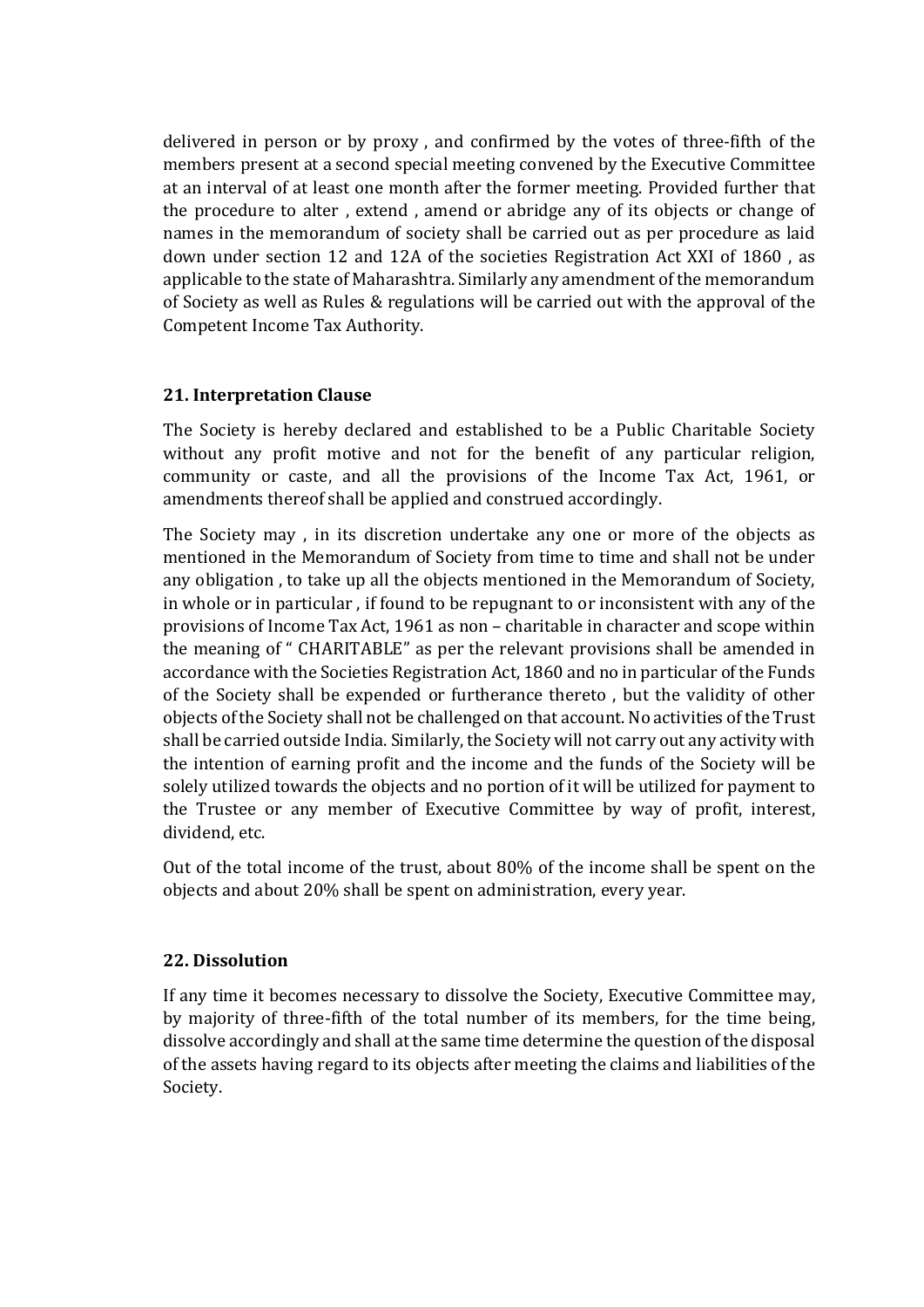In the event of dissolution of the society, the procedure laid down in Section 13 and 14 of the Societies Registration Act,XXI of 1860 apply provided that funds and property shall in no case revert back to the donors or members of the society and no dissolutions , the property of the Society hsall be vested , transferred or applied to charitable institutions having objects similar to that of the Society.

# 23. Applicability Clause

All the provisions of the Societies Registration Act XXI of 1860, as extended to the State of Maharashtra, will apply to this Society.

We, the undersigned three members of the Executive Committee of the society do hereby certify that the above is a true and correct copy of the Rules and Regulations of the " PUNE ORTHOPAEDIC SOCIETY "

# 24. Agenda at the General Body Meeting

Following agenda is to be transacted at General Meeting:

- 1. To pay Obituaries for the members who are deceased after last AGBM
- 2. To approve Minutes of the last General Body meeting.
- 3. To approve Annual Report, Annual Audited Accounts.
- 4. To appoint Auditor for next year and fix his remuneration.
- 5. To approve/ ratify Amendments to Memorandum and articles of association.
- 6. To give prior permission to sale of any property of the Association.
- 7. To discuss objects and working results of the Association.
- 8. To ratify the induction of new members recommended by executive committee.
- 9. To administer Oath of all elected members.
- 10. To discuss any other business with the permission of the Chairman

#### 25. Association's Fund and investments

Funds can be invested according t the restrictions of Bombay Public Trust Act 1950

# 26. POWER TO REMOVE DIFFICULTIES

- 1. If any difficulty or any doubt arises in giving effect to Rule and / or regulation to meet or resolve situation, or if there is any ambiguity about interpretation of any rule or regulation, the Executive Body is hereby empowered and authorized to resolve such day to day difficulty (and / or supplement anything or Omit anything) and the decision of the Executive Committee on such day to day issue shall be binding on the Association.
- 2. However, if such difficulty or doubt is regarding any Change in the Constitution, which will alter the basic purpose of that clause, and if it is affecting interest of the Association or against the Aims and Objectives of the Association, then such decision of the Executive Committee shall be implemented only after approval by the GB by simple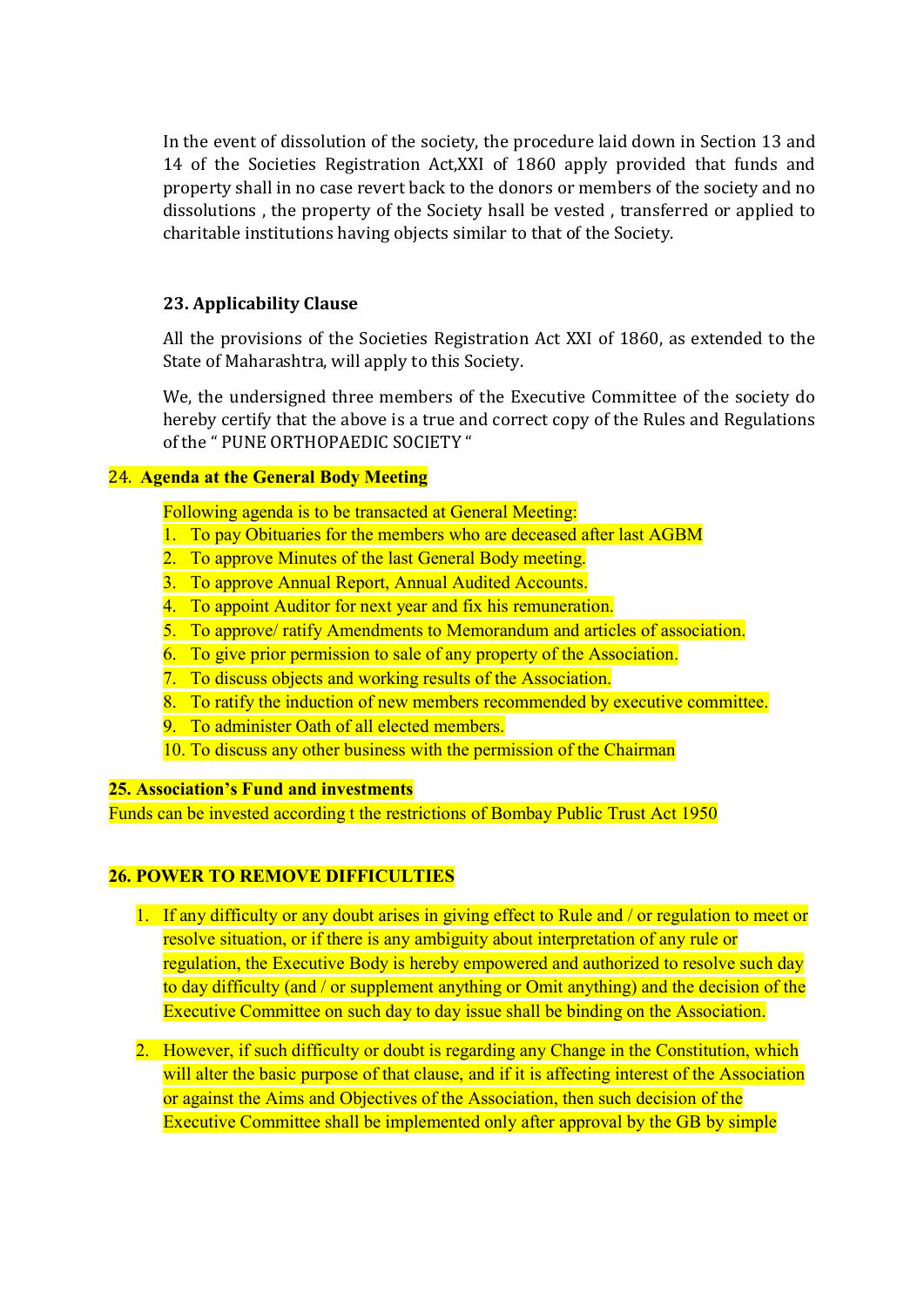Majority. The power of such interpretation, of whether it is against interest of the Association or against the Aims and Objectives of the Association, will be vested with Executive Committee, which will be decided by 2/3 Majority of attending members in EC Meeting. Then it will be implemented after approval in Executive Committee. But, it can be reversed, altered by General Body in the subsequent Meeting.

#### 27. PROTOCOL FOR APPOINTMENT OF OFFICE STAFF:

- 1) POS Office Manager: The Office Manager will be appointed after an interview, by Secretary. Job/appointment shall be on contract basis & not employee relationship. Salary shall be fixed and revised as per labor laws and as per approval of Executive Committee
- 2) Chartered Accountant: A chartered Accountant can be appointed for a period of 3 years, with the approval of Executive Committee. He should be preferably from Pune. Following Services shall be provided by him.

1. Audit under the Bombay Public Trusts Act 1950: He should provide the services of Auditing under BPT Act requiring an auditor to express their opinion on the financial statements of the trust. He should apply test checks of the transactions of the POS including the compliance of various laws and sections applicable to the trust and compliance of the Accounting standards applicable to the trust.

2. Income Tax Returns Filing: He should assist POS in filing the returns of income under the Income Tax Act based on information provided as required under the Act.

3. TDS Compliances under Income Tax Act: The trust registered in India are required to withhold the Tax on various payments such as fees to the professionals, payments to the caterers, Payments to the Travel consultants, Cab operators etc. The trust is required to file on a quarterly basis the TDS returns with the department. He should provide the services of filing these quarterly returns by collating the data from the trust and processing them in the required format and filing the return on behalf of the trust.

4. Other matters: Besides the above mentioned services, he should also assist in appellate proceedings under income tax law and other laws.

5. Fees: His remuneration will be decided and approved by Executive Committee for BPT Audit under Trust Act and Income Tax returns will be on Annual Basis, TDS Compliances per return basis, Filling of CIT appeals on per Appeal basis, Attendance with CIT Appeals on per effective hearing. Any other taxation matters will be decided on case to case basis.

**3. Lawyer or Advocate:** A part time Lawyer can be appointed by Executive Committee as per the need. Executive Committee will decide the remuneration and duration of appointment.

# 28. OFFICIAL EMAIL IDS OF THE OFFICE BEARERS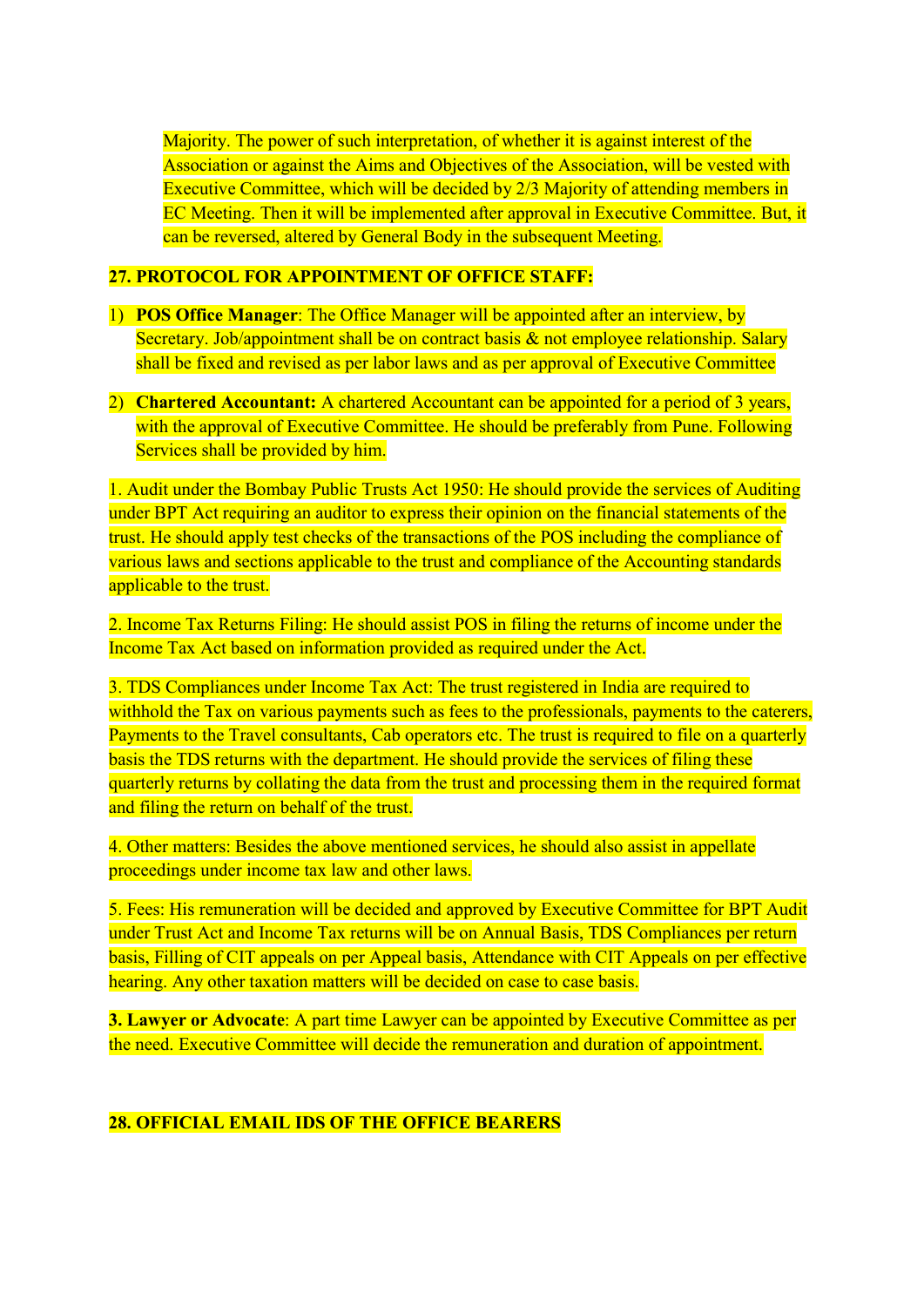# 1. Official Email for correspondence with POS office will be secretaryofpos@gmail.com and will be managed by Hon. Secretary

# 29. EMERGENCY SITUATIONS/ EPIDEMIC/ PANDEMIC PROVISIONS:

The provisions and suitable changes in respect to emergency situations, epidemic, or pandemic shall be finalized by executive committee, on discussion with Trustees and Past Presidents.

# 30. WHATSAPP GROUPS:

- A) Following are the rules to use WhatsApp on Official Executive Committee Group,
- B) WhatsApp is very important and effective mode of Communication with all members. It should not be misused for malicious propaganda It's very important to maintain discipline and decorum in the groups.

# C) Admins of the Group:

- (1) The Admins will be the President and Secretary of POS.
- (2) Additional Admin can be taken by Hon President for that particular year of tenure of President.
- (3) Additionally, EC can also choose and appoint Admin. His duration will be fixed by EC. EC has got power to remove him by Simple Majority

# D) Group Formation:

- (1) There will be following Groups, which will be permanent and will be changed only in GBM by 2/3 Majority
- (2) POS Administrative Group (Alphabetical)
	- i) It will have posts only of Administrative in Nature. It will be used for informing POS EC decisions to Members and Member's communication with EC.
	- ii) If a member wants to communicate with any Sub-Committee or needs any help, he can communicate in this group.
	- iii) The membership of this Group is mandatory for all POS Members. Because, the all Official Communication from POS Office with POS Members will be on this groups
	- iv) It is a responsibility of individual member of POS to verify whether, they are there in Alphabetical Administrative Group.
- (3) POS Academic Group (Alphabetical): It will have contents of only academic in nature
- (4) POS Executive Committee Group (Year)
- (5) POS Immediate Past President Group (will change every Year)
- (6) POS Social Group: Voluntary
- (7) POS PG Students Group
- (8) Additional Groups may be formed by Hon Secretary as and when required.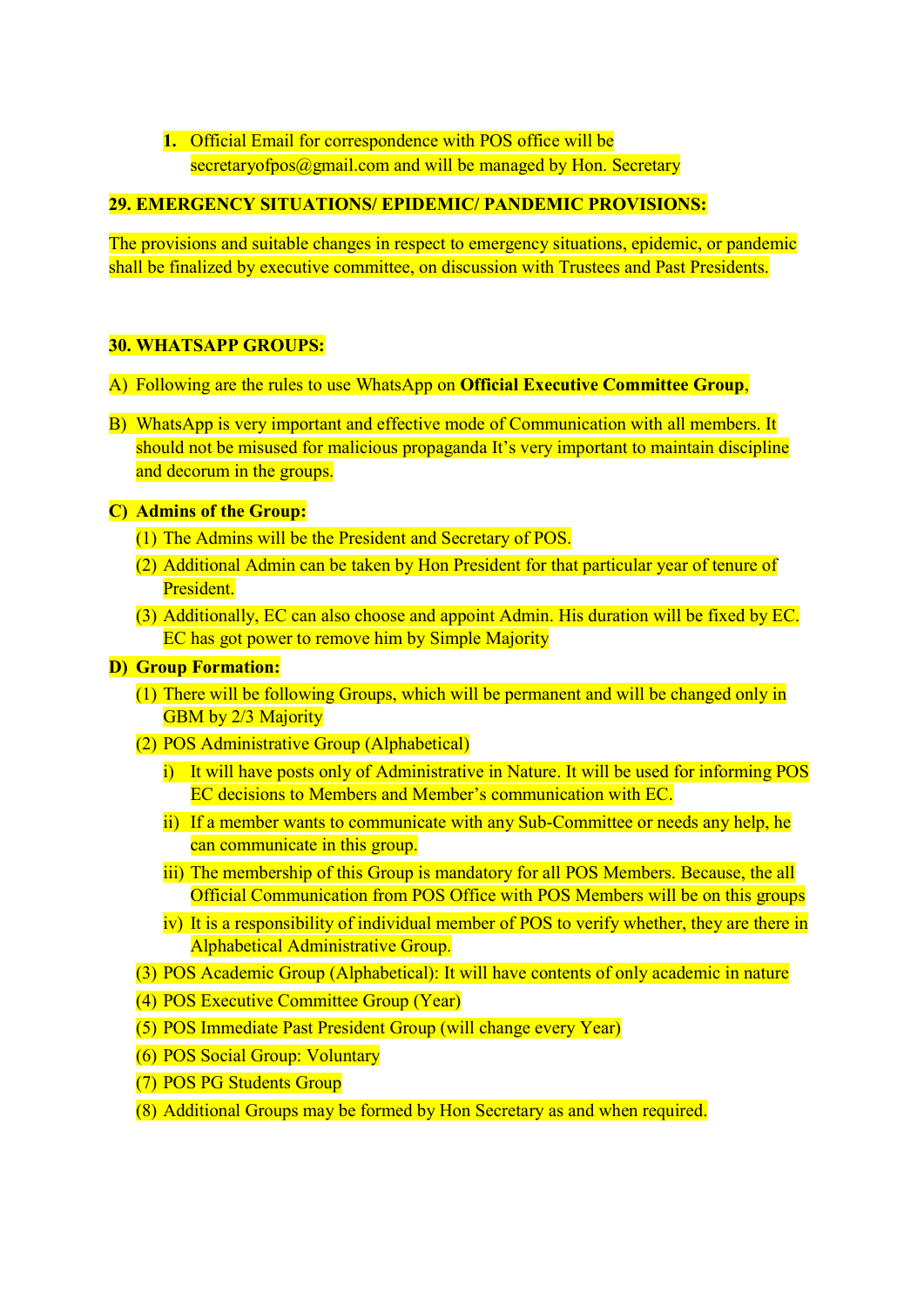#### E) RULES AND REGULATIONS OF WHATSAPP GROUPS:

#### (1) Duties, Rights and Responsibilities of Admin

- i) Admin has a Right to control activities in the Group.
- ii) Admin will be responsible for maintaining decency, decorum and discipline in that group.
- iii) Admin has a right to remove a member, if he/she violates rules and regulations of the Group. Nobody from the Group, should criticize this decision and create bad environment or conflicts

#### (2) Removal of Member from WhatsApp group

- i) If a member is deceased
- ii) If POS membership of a member is suspended or terminated
- iii) If he leaves the group on his own
- iv) If a member is violating rules of that Group
	- (1) Initially, it will be brought to the notice of that member, preferably on personal number
	- (2) If it is violated again, then final warning can be given in the group
	- (3) If it is violated  $3<sup>rd</sup>$  time, he can be removed from the group

#### (3) Reinstatement of a Member

- i) If he leaves the group, inadvertently and informs the Admin accordingly
- ii) If his phone number is changed
- iii) If removed due to indiscipline and then tenders apology
- iv) If he is reinstated as POS member again

# F) GUIDELINES ABOUT POSTS

- (1) The Group should be used only for the purpose for which it is created. e.g. Don't put Social post on Academic or Administrative group
- (2) In case of dispute, decision of admin will be final
- (3) Avoid Good Morning, Good Night posts
- (4) Avoid wishing for any festival, new year, wishes like birthday, Congrates, Thank you posts. You can wish on personal number
- (5) Avoid Political, communal, indecent, immoral, sexual, disgusting, hateful or derogatory posts. Avoid propaganda of any political party. This has to be followed on Social Groups also.
- (6) Use parliamentary Language, No personal attack or abuse
- (7) Whenever any post is put on WhatsApp, it is taken as addressed to all. If at all, somebody wishes to put post to an individual, it should be put on his personal number and not in the Group.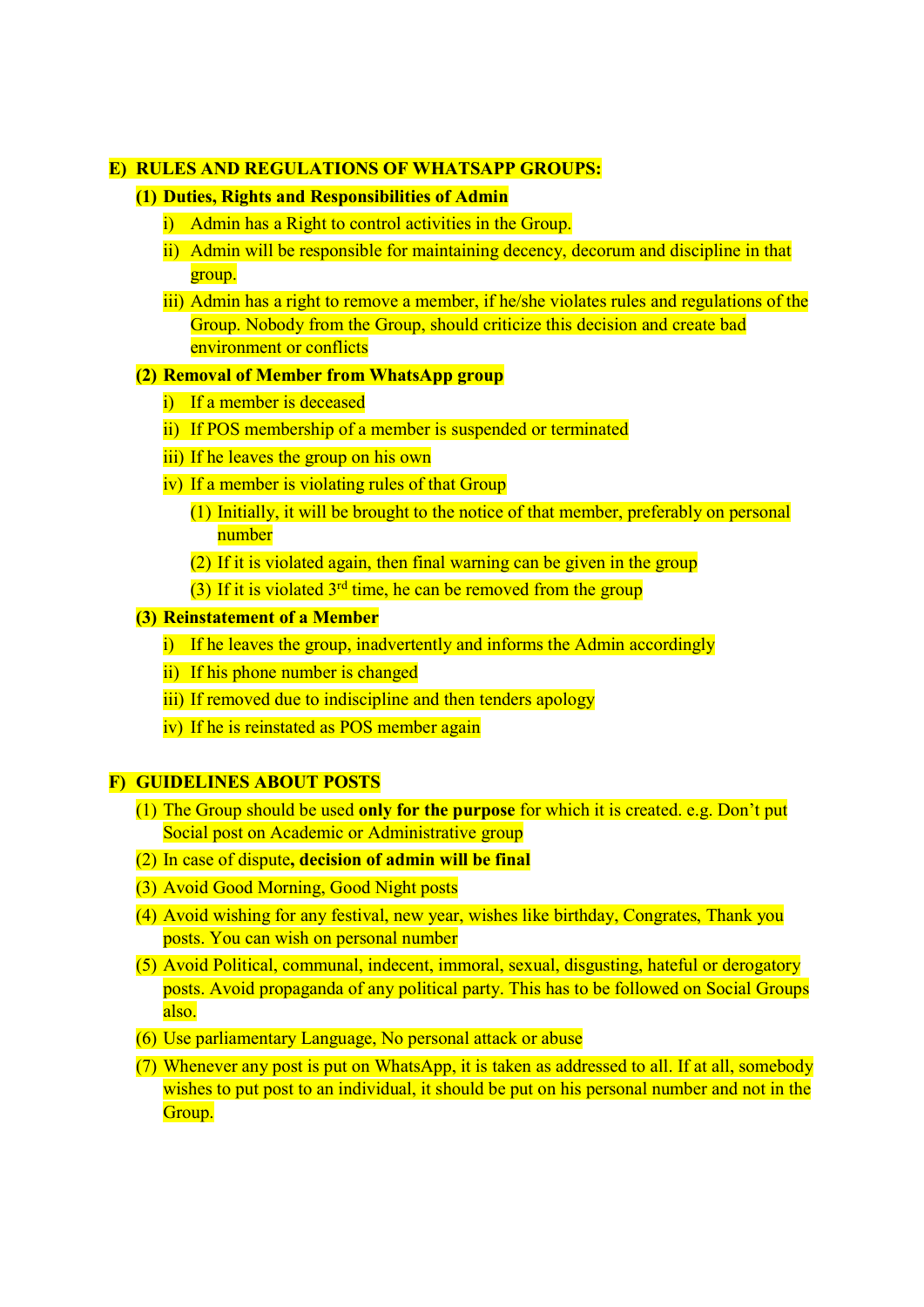- (8) No EC Member should use these group to put his complaints against EC or GB. In this regard, He can communicate on individual numbers or using his own groups. As WhatsApp Groups remains open for all members, if there is any grievance against EC or GB or any member, it should be put either in email to office or WhatsApp of Secretary or President. Not on groups. Such matters need not be discussed in open forum, publicly.
- (9) Trolling of ay EC member on other groups is strictly forbidden. In such case, EC will take disciplinary action against such member.

#### G) POS Executive Committee WhatsApp Group

- (1) The Name of Official WhatsApp group of POSEC will be POS EC (Year)
- (2) When Hon President or Hon Secretary, put any message or information, It is important and necessary for them to know, whether every member has read, understood these Correspondence, Information, Communication or Circular, issued by them. So,  $\triangleq$  sign (Index finger up) is to be used, when they have read and understood the post.
- (3) Sometimes, a suggestion or resolution requires voting (Approval or Disapproval) from members. So, when a member agrees and want to say Yes or approved, he will use  $\triangle$ sign or type 'Yes'.  $\blacklozenge$  sign or type 'No' to be used to say No or don't agree or showing disapproval. Those who don't respond in 24 hrs, will be considered as Neutral. After 24 hrs, decision is declared as approved or disapproved, depending upon majority number of signs.
- (4) This group should be only used for Official Correspondence and information. There will be no personal posts, wishes like Congrates, Birthday, Thanks GM, GN, any festival Greetings etc. Admins will be given Authority to maintain decorum, discipline of the Group.
- (5) This Group will be used to decide only day to day decisions or minor policy decisions, permissions etc. Email can be used to send Final Decisions, invitation and information of meetings.

H) Backup of All WhatsApp Discussions will be kept by Hon. Secretary

I) In Future, Telegram app can be considered for this purpose.

#### 31. Board of Trustees

#### 1) Why Needed

a) As it is mandatory to inform Charity Commissioner about changes in our executive body, every year. Currently, existing EC Committee is considered as Trustees. So, separate changed report for every changed EC Committee has to be submitted every year. As tenure of every post is separate, separate reports for every post need to be filed. e.g. one member is President-Elect for 1 yr, then he becomes President for the next year and then Immediate Past President for the next year. As these are separate posts. Separate changed report is required to be submitted for very post. This increases burden of documentation as well as increases cost. So, it was decided to have separate Board of Trustees, a body of Senior, experienced well-wishers of the Association, which is separate from Executive Body, for reducing number of changed reports at Charity Commissioner Office.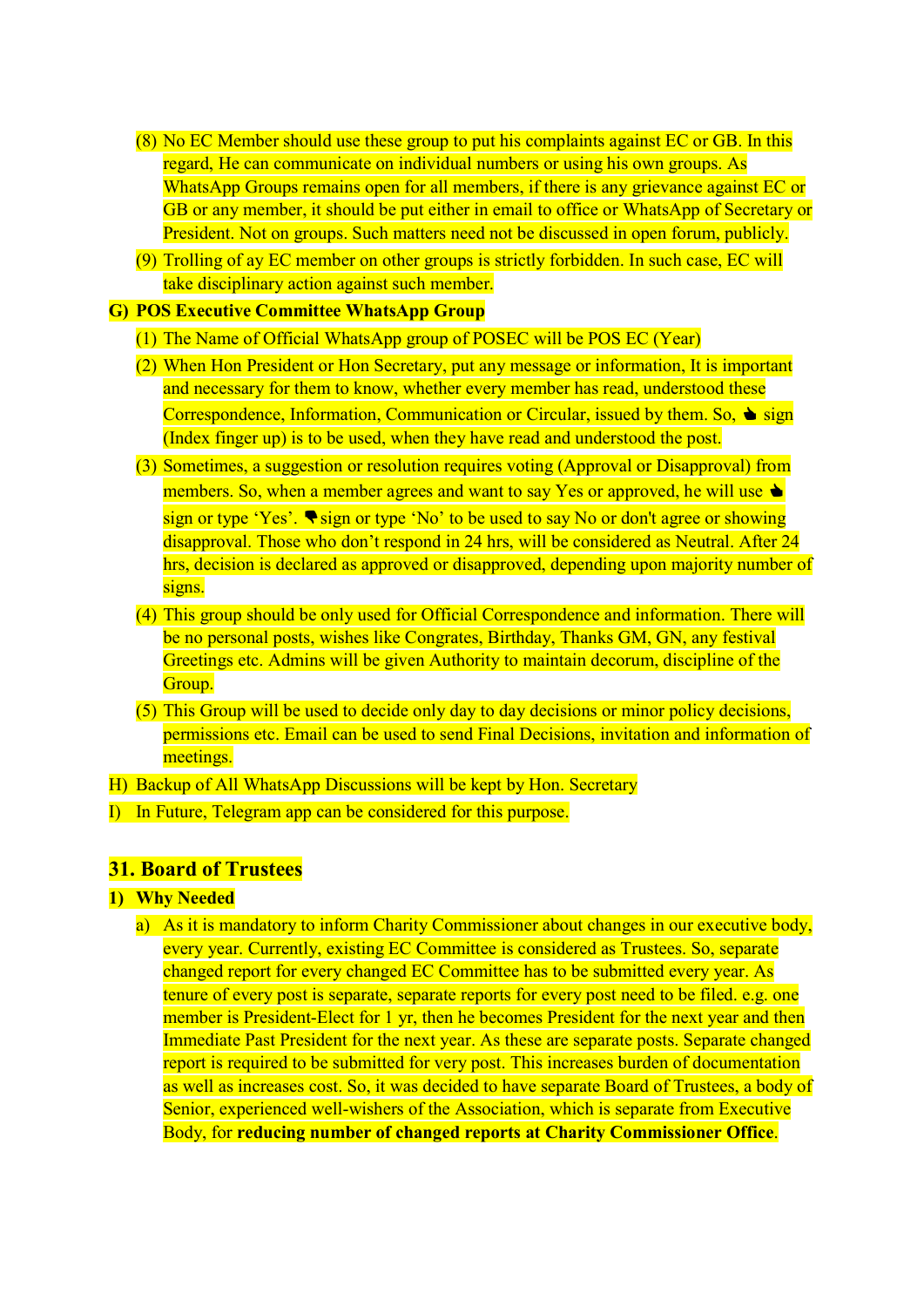- b) It will look into following issues:
- c) There can be constitutional Crisis. There is need of providing constitutional solution for any such issues in future.
- d) There can be serious dispute against Executive Committee also. So, to have amicable solution, among the EC and the aggrieved one. Instead of Arbitrator, Board of Trustees can look after this.
- e) If at all there is any activity by EC against the Aims and Objectives of the Association,
- f) For larger amount of Money Transaction for more than 10 Lakhs, except during Annual Conferences.

#### 2) Responsibilities (Duties) of Board of Trustees

- a) All immovable Properties will vest in the hands of Trustees.
- b) All movable Properties, furnitures, fixtures, equipment, machinery will vest in the hands of Trustees.
- c) Any representation with Income Tax, Service Tax, Government Office, Statutory Authorities, all matters with Charity Commissioner's Office will be done and supervised by the Trustee Board and
- d) Necessary compliance with all statutory requirements for all above, will be executed through Executive Committee and Office Bearers.
- e) Approval or appropriately modify any major event involving finances exceeding 10% of Annual turnover of the Association
- f) Any dispute involving EC members resulting in crisis situation, should be reported to and looked after by Board of Trustees.
- g) In case of disagreement between Board of Trustees and the Executive Committee, the matter shall be referred by the Executive Committee to an Extra Ordinary Meeting of the General Body, convened for this purpose.
- h) The decision of the GB, taken at such a meeting shall be final, provided it is carried by 2/3 majority of the members present and by voting. The quorum for such meeting will be same as that for any GBM
- i) Trustees can't hold any office of Profit in the Organization
- j) The total number of Board of Trustees will be 7 (Seven).
- 3) Tenure
	- a) It will be 5 years or till the next Board takes the Office.
	- b) In exceptional circumstances, current EC may extend the tenure of a Trustee for a period, not extending 1 year or till the New Board is formed, whichever is earlier

# 4) Eligibility for the Board of Trustees

- a) Any Past President having completed his tenure of 1 year
- b) Any Life member who has completed at least Seven years as an elected member of the Executive Committee. Nominated tenure or tenure as Past Secretary will not be considered for eligibility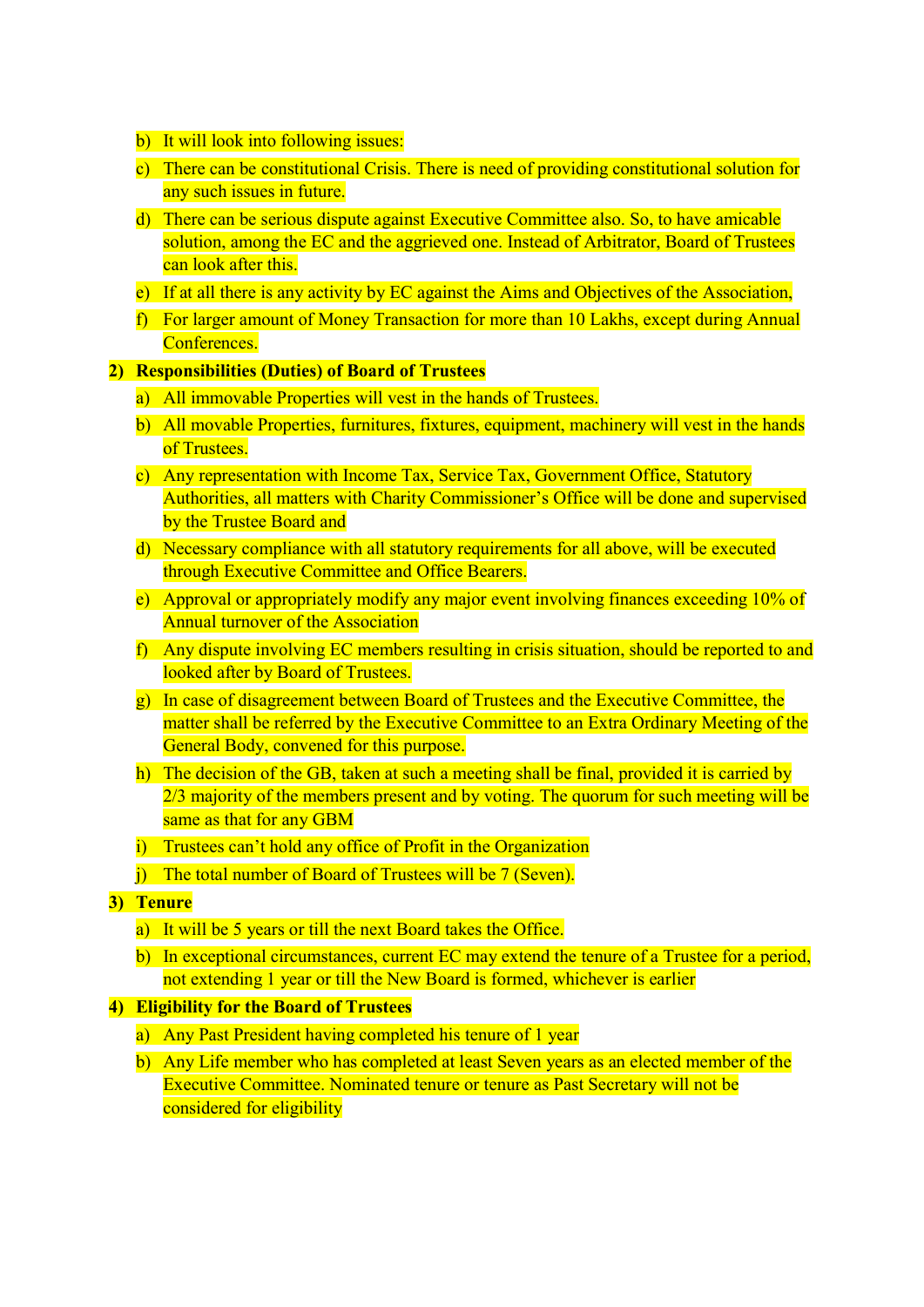- c) Age: Between 61-75 years at the time of date of application for the candidature/nomination.
- d) Retiring Trustee is also eligible for re-election, provided he fits in age criterion
- e) Election of Board of Trustees will be every 5 years and will be taken with Elections of EC.

# 5) Rights of the Board of Trustees

- a) They will be invited for every EC Meeting, but they will not have any voting right during that EC Meeting
- b) Reimbursement of expenses, transportation, fees paid for the meetings etc., which is legitimate will be done from Association funds
- c) To call an Extra Ordinary General Body Meeting in a critical situation, involving POS EC malfunctioning or violation of Aims & Objectives of the Trust. This should be done by ¾ majority of Board of Trustees
- d) It will be the privilege for the Trustees of POS that the Organizing Committee of POSAC shall provide Free Registration and Free Accommodation to them.
- e) It will be the privilege for the Trustees of POS, that the Organizing Committee of POSAC shall provide for seating arrangement for them in first three Rows at the Auditorium of GBM of POS

#### 6) Meetings of the Board of Trustees (BT)

- a) The Trustees among themselves will choose the Executive Trustee, by majority voting, who will help to organize meeting, keep communication and will be a connecting link between EC and BT. He will also call meeting of BT and keep its record
- b) All these meetings will be Zoom/online meetings, to reduce expenditure. They will be recorded for record keeping purpose. EC will have right to see this recording
- c) There shall be at least 3 meetings in one calendar year, preferable once in every 4 months. These will be presided by the Executive Trustee or any other Trustee chosen by **BT** itself
- d) Decisions will be by simple majority. In case of tie, Executive Trustee will have an additional Casting Vote. Every Trustee have to attend at least 2 meeting in a year, unless permission is obtained or retrospective sanction is given by BT
- e) The Minutes and recommendation, if any, resolved out of meeting of the past presidents, shall be communicated to the EC of POS through Secretary of POS and the EC shall take necessary cognizance and action over it. But, these resolutions will not be binding on EC, per se.
- f) The Sitting President and Secretary will be essential invitees for each meeting of the Board of Trustees.

# 7) Termination of the Board of Trustees

- a) By Death
- b) By Resignation
- c) Guilty of Moral Turpitude, which brings disrepute to the Association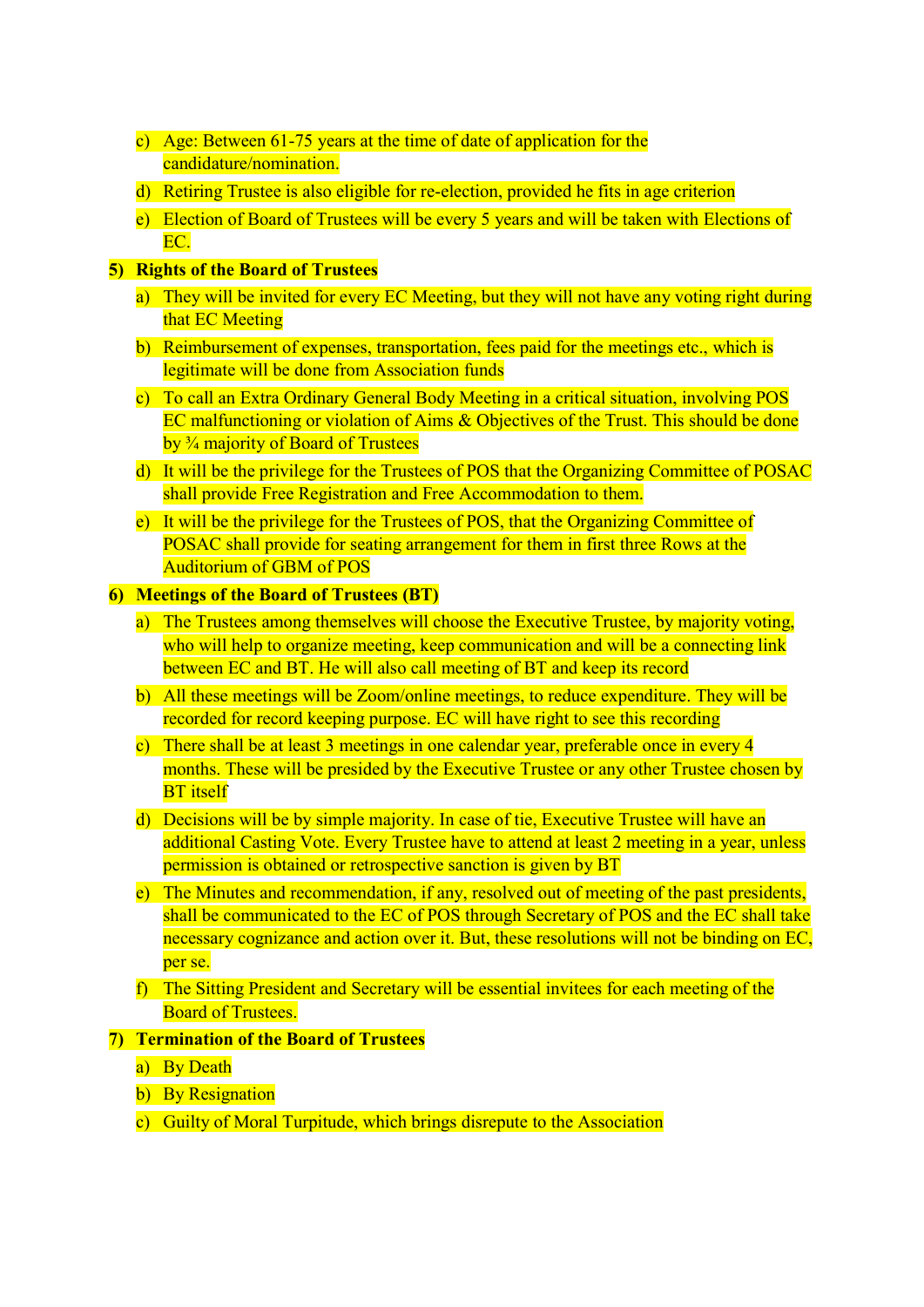- d) Convicted for Criminal Offences with punishment for more than 6 months of imprisonment
- e) A Trustee, who remains absent for 3 consecutive meetings of Board of Trustees, without prior intimation to the President and/or Secretary and/or POS Office, shall cease to be a member of the Board of Trustees.
- f) Board of Trustees can decide this by Majority and suspend the Member, till he is reinstated or terminated in subsequent GBM.
- g) He can be exonerated or terminated from Board of Trustees, only by a suitable resolution in the General Body Meeting of the members, passed by simple majority.
- h) NO CONFIDENCE MOTION: Grievance against Behavior and conduct of Trustee: If a written Complaint of more than 100 Life members regarding behavior and conduct of a Trustee is given to EC. Then EC will give hearing to both sides and if EC approves the grievance, it will call Extra Ordinary GBM with at least 3 weeks' notice with this matter or agenda. The quorum for this meeting will be at least 300 Life members and the motion of no confidence has to passed by more than ¾ Majority of those present. This meeting will be presided by sitting Hon President of POS

#### 32. GUARDIAN MINISTER:

- 1. To make POS more Powerful, we have to be more Interactive with our members all over Pune. Also we have to increase Coordination with our Taluka or other Organizations form Pune and neighboring Districts. We need to be continuously in touch with them. President and Secretary alone will not be able to give necessary time and attention to this. So, to delegate this, Guardian Minister will be appointed for every Taluka/Zone.
- 2. Hon President and Hon Secretary will choose Guardian Minister and allot the Taluka/Zone, preferably with mutual discussion and understanding with the EC member. In case of dispute, decision of Hon President will be final.
- 3. The Broad Profile and responsibility of Guardian Minister will be as follows:
	- a. He is a very Important Link between EC and Individual Taluka/Zone. Associations.
	- b. He will exchange Information between EC and Taluka/Zone. Associations.
	- c. He will be constantly in touch with Taluka/Zone. Associations & their Presidents/ **Secretaries**
	- d. He will try his Best to Increase The POS Membership from his Taluka/Zone.
	- e. He is responsible for Updating Database of their Respective Taluka/Zone. All Guardian Ministers to go through the database of their respective Taluka/Zone, to contact their respective Taluka/Zone Association Presidents and Secretaries and push them for verifying data (Correct spelling of name, present Address, contact number, email etc.) of their Taluka/Zone POS Member and correct it
	- f. He will be responsible for looking after any issue or grievance arising in that Taluka/Zone. But, on his own, he will not give any decision in any matter, matter or dispute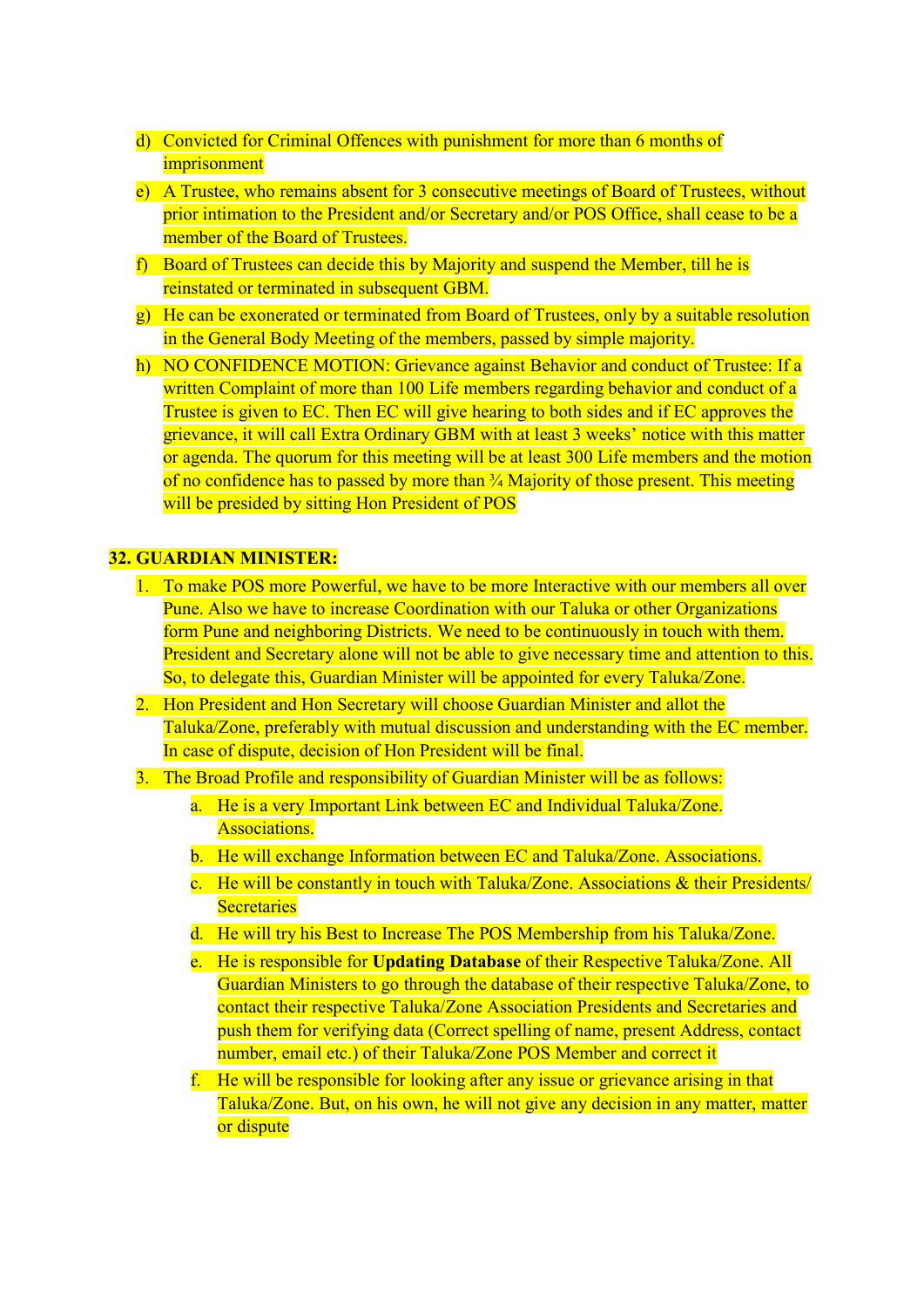- g. Any POS member of any Taluka/Zone, will first contact Guardian Minister first, who will take detailed cognizance of his issues and inform that to Hon. Secretary. Then the Guardian Minister will inform the concerned member about the solution of POSEC for his grievance.
- h. He will be invited to every official event, function of that Taluka/Zone Association, as a representative of POSEC.
- i. He (alongwith President and Secretary) will be in the WhatsApp Group of that Particular Taluka/Zone Group. This will be helpful to increase Communication with every member of that District
- j. He is Caretaker as well as Chawkidar for his Taluka/Zone.
- k. Guardian Minister should ensure that their Taluka/Zone Associations and Office Bearers are actively participating in POS Programs.
- l. All Guardian Ministers should submit reports of their area in every EC meeting. Those, who can't attend EC, can submit it by email.

#### 33. PAST PRESIDENTS CLUB

- 1. That there shall be formation of Past President Club of POS. All the living past presidents shall be the members of this club. The present President of POS will be the Chairman of the club and the Secretary shall be Coordinator as well as WhatsApp Admin for this club.
- 2. The Past President club will act as advisory committee to the POS EC
- 3. The meetings of Past President club shall be held during POSAC, before EC Meeting, the communication regarding which shall be made by Present Secretary & President of POS.
- 4. The Minutes and recommendation, if any, resolved out of meeting of the past presidents, shall be communicated to the EC of POS through Secretary of POS and the EC shall take necessary cognizance and action over it. But, these resolutions will not be binding on EC, per se.
- 5. It will be the privilege for the past Presidents of POS that the Organizing Committee of POSAC shall provide for free registration to them.
- 6. It will be the privilege for the past Presidents of POS, that the Organizing Committee of POSAC shall provide for seating arrangement for them in first four Rows at the Auditorium of GBM of POS.

#### 34. MEMBERS DATABASE:

- 1. Members' database will be updated from time to time on Official Website.
- 2. It is the primary responsibility of POS Members to verify their all information in the Database on the website. If they wish to modify it, they can communicate POS office on secretaryofpos@gmail.com.
- 3. The Expired Member's name will be removed from the Database. But, as a token of respect, that LM number will not be given to any other member in future.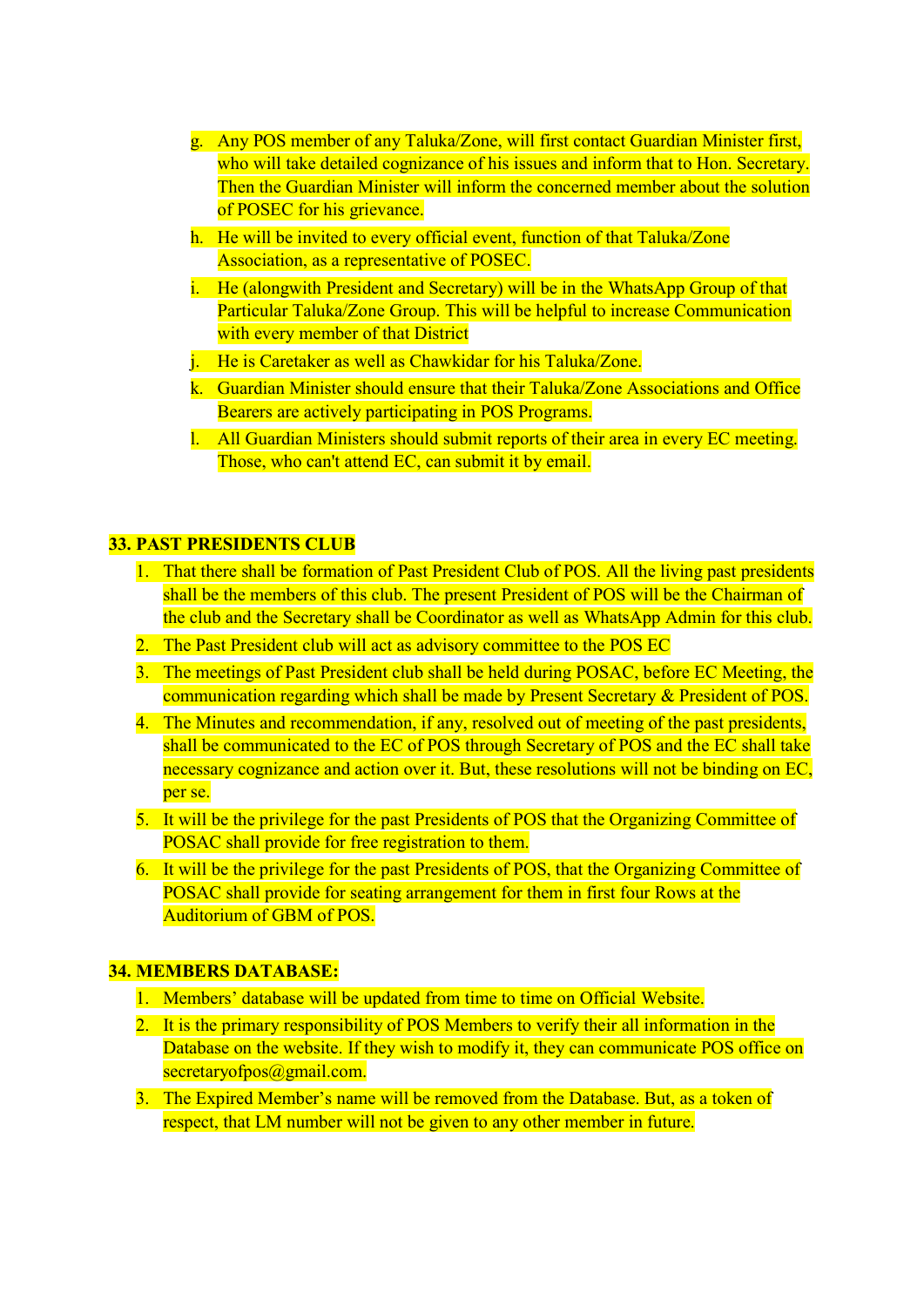4. The power to edit/ modify/add in the database will be with Executive Committee through Hon. Secretary. Chairman and Members of Database Committee will help him in this matter.

# 35. DIGITAL MEDIA

- 1. POS should have its own Zoom Meetings Annual Subscription for 500 members. It may be increased according to the circumstances
- 2. POS should have its own YouTube Channel, Facebook Page, Twitter Handle, Telegram Group, Instagram, Bulk SMS. It can have its own account in any popular Social Digital Media

#### 36. POS WEBSITE

- 1. It will be managed by Webmaster with Web Committee and President and Secretary. It will be responsible for about the design, content, pages, Sponsors, advertisements in the Website.
- 2. A website Vendor can be appointed by Executive Committee
- 3. It should be stable to allow frequent changes and shouldn't crash at any manipulation.
- 4. Members' Area: This will be made accessible only after logging in with OTP. It will have
	- a. the private details like members' emails and mobile numbers,
	- b. Minutes of EC meetings, GBM's and other meetings
	- c. Access to the Surgical videos and other academic information
	- d. various links will be made on the website, including Financial planning for the orthopaedic surgeon, Medicolegal section and Medicolegal advice and comments
- 5. An online pay portal has to be facilitated for online payments, Online POS/MOA/IOA Memberships and online conference registrations
- 6. It will have upcoming Events, Past Events, Event Photo Gallery, Press Releases
- 7. There will be Conference notifications
- 8. Facebook page for POS and a Youtube channel for POS ca be published on website
- 9. Sponsors can be taken for website to generate revenue for POS, thereby making the website self-sufficient. This would involve exhibiting advertisements of Pharmaceutical and Implant companies on the website. Those sponsors, who take stalls at POSAC also can be offered about advt in Website, at discounted rates and can be given priority
- 10. The website will be updated every  $1<sup>st</sup>$  Sunday,
- 11. POS office can communicate with Website Vendor and if any important or emergency material can be uploaded immediately.

# 50. PROTOCOL FOR WEB MEETING